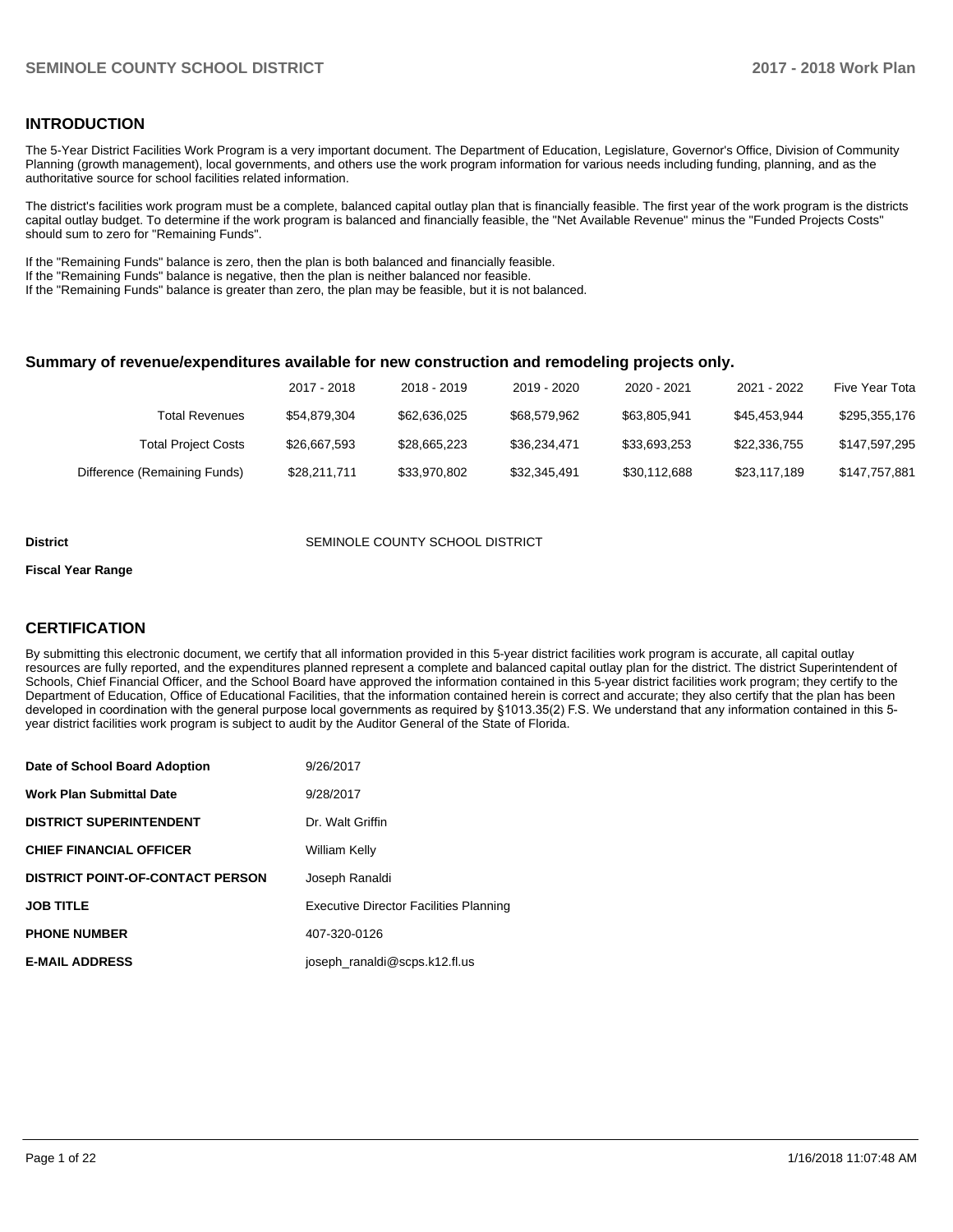# **Expenditures**

## **Expenditure for Maintenance, Repair and Renovation from 1.50-Mills and PECO**

Annually, prior to the adoption of the district school budget, each school board must prepare a tentative district facilities work program that includes a schedule of major repair and renovation projects necessary to maintain the educational and ancillary facilities of the district.

| Item                                                                                                                                                                                                                                                                                                                                                                                                                                                                                                                                                                                                                                                                                                                                                                                                                                                                                                                                                                                                                                                                                                                                                                                                                                                                                                                                                                                                                                                                                                                                                                                                                                                                                                                                                                                                                                                                                  | 2017 - 2018<br><b>Actual Budget</b> | 2018 - 2019<br>Projected | 2019 - 2020<br>Projected | 2020 - 2021<br>Projected | 2021 - 2022<br>Projected | <b>Total</b> |  |  |
|---------------------------------------------------------------------------------------------------------------------------------------------------------------------------------------------------------------------------------------------------------------------------------------------------------------------------------------------------------------------------------------------------------------------------------------------------------------------------------------------------------------------------------------------------------------------------------------------------------------------------------------------------------------------------------------------------------------------------------------------------------------------------------------------------------------------------------------------------------------------------------------------------------------------------------------------------------------------------------------------------------------------------------------------------------------------------------------------------------------------------------------------------------------------------------------------------------------------------------------------------------------------------------------------------------------------------------------------------------------------------------------------------------------------------------------------------------------------------------------------------------------------------------------------------------------------------------------------------------------------------------------------------------------------------------------------------------------------------------------------------------------------------------------------------------------------------------------------------------------------------------------|-------------------------------------|--------------------------|--------------------------|--------------------------|--------------------------|--------------|--|--|
| <b>HVAC</b>                                                                                                                                                                                                                                                                                                                                                                                                                                                                                                                                                                                                                                                                                                                                                                                                                                                                                                                                                                                                                                                                                                                                                                                                                                                                                                                                                                                                                                                                                                                                                                                                                                                                                                                                                                                                                                                                           | \$2,500,000                         | \$2,300,000              | \$2,300,000              | \$2,300,000              | \$23,000,090             | \$32,400,090 |  |  |
| ALTAMONTE ELEMENTARY, BEAR LAKE ELEMENTARY, BENTLEY ELEMENTARY, CARILLON ELEMENTARY, CASSELBERRY<br>Locations:<br>ELEMENTARY, CHILES MIDDLE SCHOOL, CROOMS ACADEMY OF INFORMATION TECHNOLOGY, CRYSTAL LAKE ELEMENTARY,<br>EARLY LEARNING CENTER, EASTBROOK ELEMENTARY, EDUCATIONAL SUPPORT CENTER ANNEX, ENDEAVOR SCHOOL, ENGLISH<br>ESTATES ELEMENTARY, ENVIRONMENTAL STUDIES CENTER, EVANS ELEMENTARY, FOREST CITY ELEMENTARY, GENEVA<br>ELEMENTARY, GOLDSBORO ELEMENTARY, GREENWOOD LAKES MIDDLE, HAGERTY HIGH SCHOOL, HAMILTON ELEMENTARY,<br>HEATHROW ELEMENTARY, HIGHLANDS ELEMENTARY, IDYLLWILDE ELEMENTARY, INDIAN TRAILS MIDDLE, JACKSON HEIGHTS<br>MIDDLE, JOURNEYS ACADEMY, KEETH ELEMENTARY, LAKE BRANTLEY SENIOR HIGH, LAKE BRANTLEY SOUTH, LAKE HOWELL<br>SENIOR HIGH, LAKE MARY ELEMENTARY, LAKE MARY SENIOR HIGH, LAKE ORIENTA ELEMENTARY, LAWTON ELEMENTARY, LAYER<br>ELEMENTARY SCHOOL, LONGWOOD ELEMENTARY, LYMAN SENIOR HIGH, MAINTENANCE/FACILITIES SERVICES, MARKHAM<br>WOODS MIDDLE, MELLONVILLE ANNEX, MIDWAY ELEMENTARY (NEW), MIDWAY ELEMENTARY (OLD), MIDWAY SAFE HARBOR,<br>MIDWAY TRANSPORTATION SERVICES COMPLEX, MILLENNIUM MIDDLE, MILWEE MIDDLE, NEW MILLENNIUM MIDDLE SCHOOL,<br>OVIEDO SENIOR HIGH, PARTIN ELEMENTARY, PINE CREST ELEMENTARY, RAINBOW ELEMENTARY, RED BUG ELEMENTARY,<br>RINEHART ROAD ANNEX, ROCK LAKE MIDDLE, ROSENWALD EXCEPTIONAL STUDENT EDUCATION CENTER (OLD), SABAL POINT<br>ELEMENTARY, SANFORD MIDDLE, SEMINOLE ADMINISTRATIVE OFFICES, SEMINOLE SENIOR HIGH, SOUTH SEMINOLE MIDDLE,<br>SPRING LAKE ELEMENTARY, STENSTROM ELEMENTARY, STERLING PARK ELEMENTARY, TEAGUE MIDDLE, TECHNOLOGY PARK<br>ANNEX, TRANSPORTATION, TUSKAWILLA MIDDLE, WALKER ELEMENTARY SCHOOL, WEKIVA ELEMENTARY, WICKLOW<br>ELEMENTARY, WILSON ELEMENTARY, WINTER SPRINGS ELEMENTARY, WINTER SPRINGS SENIOR HIGH, WOODLANDS<br><b>ELEMENTARY</b> |                                     |                          |                          |                          |                          |              |  |  |
| Flooring                                                                                                                                                                                                                                                                                                                                                                                                                                                                                                                                                                                                                                                                                                                                                                                                                                                                                                                                                                                                                                                                                                                                                                                                                                                                                                                                                                                                                                                                                                                                                                                                                                                                                                                                                                                                                                                                              | \$300,000                           | \$300,000                | \$300,000                | \$300,000                | \$300,000                | \$1,500,000  |  |  |
| Locations: ALTAMONTE ELEMENTARY, BEAR LAKE ELEMENTARY, BENTLEY ELEMENTARY, CARILLON ELEMENTARY, CASSELBERRY<br>ELEMENTARY, CHILES MIDDLE SCHOOL, CROOMS ACADEMY OF INFORMATION TECHNOLOGY, CRYSTAL LAKE ELEMENTARY,<br>EARLY LEARNING CENTER, EASTBROOK ELEMENTARY, EDUCATIONAL SUPPORT CENTER ANNEX, ENDEAVOR SCHOOL, ENGLISH<br>ESTATES ELEMENTARY, ENVIRONMENTAL STUDIES CENTER, EVANS ELEMENTARY, FOREST CITY ELEMENTARY, GENEVA<br>ELEMENTARY, GOLDSBORO ELEMENTARY, GREENWOOD LAKES MIDDLE, HAGERTY HIGH SCHOOL, HAMILTON ELEMENTARY,<br>HEATHROW ELEMENTARY, HIGHLANDS ELEMENTARY, IDYLLWILDE ELEMENTARY, INDIAN TRAILS MIDDLE, JACKSON HEIGHTS<br>MIDDLE, JOURNEYS ACADEMY, KEETH ELEMENTARY, LAKE BRANTLEY SENIOR HIGH, LAKE BRANTLEY SOUTH, LAKE HOWELL<br>SENIOR HIGH, LAKE MARY ELEMENTARY, LAKE MARY SENIOR HIGH, LAKE ORIENTA ELEMENTARY, LAWTON ELEMENTARY, LAYER<br>ELEMENTARY SCHOOL, LONGWOOD ELEMENTARY, LYMAN SENIOR HIGH, MAINTENANCE/FACILITIES SERVICES, MARKHAM<br>WOODS MIDDLE, MELLONVILLE ANNEX, MIDWAY ELEMENTARY (NEW), MIDWAY ELEMENTARY (OLD), MIDWAY SAFE HARBOR,<br>MIDWAY TRANSPORTATION SERVICES COMPLEX, MILLENNIUM MIDDLE, MILWEE MIDDLE, NEW MILLENNIUM MIDDLE SCHOOL,<br>OVIEDO SENIOR HIGH, PARTIN ELEMENTARY, PINE CREST ELEMENTARY, RAINBOW ELEMENTARY, RED BUG ELEMENTARY,<br>RINEHART ROAD ANNEX, ROCK LAKE MIDDLE, ROSENWALD EXCEPTIONAL STUDENT EDUCATION CENTER (OLD), SABAL POINT<br>ELEMENTARY, SANFORD MIDDLE, SEMINOLE ADMINISTRATIVE OFFICES, SEMINOLE SENIOR HIGH, SOUTH SEMINOLE MIDDLE,<br>SPRING LAKE ELEMENTARY, STENSTROM ELEMENTARY, STERLING PARK ELEMENTARY, TEAGUE MIDDLE, TECHNOLOGY PARK<br>ANNEX, TRANSPORTATION, TUSKAWILLA MIDDLE, WALKER ELEMENTARY SCHOOL, WEKIVA ELEMENTARY, WICKLOW<br>ELEMENTARY, WILSON ELEMENTARY, WINTER SPRINGS ELEMENTARY, WINTER SPRINGS SENIOR HIGH, WOODLANDS<br><b>ELEMENTARY</b>    |                                     |                          |                          |                          |                          |              |  |  |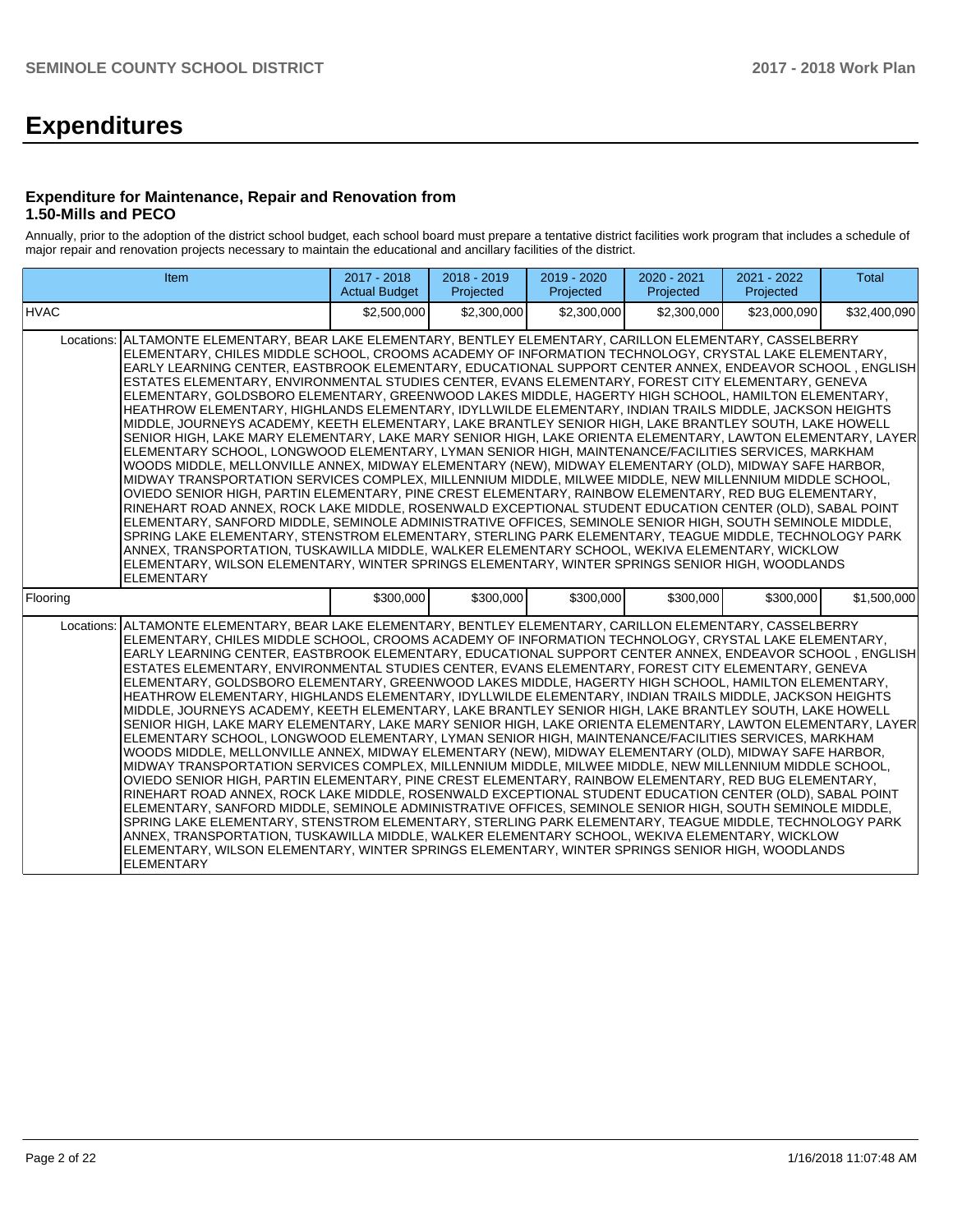| Roofing        |                                                                                                                                                                                                                                                                                                                                                                                                                                                                                                                                                                                                                                                                                                                                                                                                                                                                                                                                                                                                                                                                                                                                                                                                                                                                                                                                                                                                                                                                                                                                                                                                                                                                                                                                                                                                                                                                                    | \$1,440,000 | \$1,283,700 | \$1,420,000 | \$2,968,965 | \$2,833,134 | \$9,945,799 |
|----------------|------------------------------------------------------------------------------------------------------------------------------------------------------------------------------------------------------------------------------------------------------------------------------------------------------------------------------------------------------------------------------------------------------------------------------------------------------------------------------------------------------------------------------------------------------------------------------------------------------------------------------------------------------------------------------------------------------------------------------------------------------------------------------------------------------------------------------------------------------------------------------------------------------------------------------------------------------------------------------------------------------------------------------------------------------------------------------------------------------------------------------------------------------------------------------------------------------------------------------------------------------------------------------------------------------------------------------------------------------------------------------------------------------------------------------------------------------------------------------------------------------------------------------------------------------------------------------------------------------------------------------------------------------------------------------------------------------------------------------------------------------------------------------------------------------------------------------------------------------------------------------------|-------------|-------------|-------------|-------------|-------------|-------------|
| Locations:     | ALTAMONTE ELEMENTARY, BEAR LAKE ELEMENTARY, BENTLEY ELEMENTARY, CARILLON ELEMENTARY, CASSELBERRY<br>ELEMENTARY, CHILES MIDDLE SCHOOL, CROOMS ACADEMY OF INFORMATION TECHNOLOGY, CRYSTAL LAKE ELEMENTARY,<br>EARLY LEARNING CENTER, EASTBROOK ELEMENTARY, EDUCATIONAL SUPPORT CENTER ANNEX, ENDEAVOR SCHOOL, ENGLISH<br>ESTATES ELEMENTARY, ENVIRONMENTAL STUDIES CENTER, EVANS ELEMENTARY, FOREST CITY ELEMENTARY, GENEVA<br>ELEMENTARY, GOLDSBORO ELEMENTARY, GREENWOOD LAKES MIDDLE, HAGERTY HIGH SCHOOL, HAMILTON ELEMENTARY.<br>HEATHROW ELEMENTARY, HIGHLANDS ELEMENTARY, IDYLLWILDE ELEMENTARY, INDIAN TRAILS MIDDLE, JACKSON HEIGHTS<br>MIDDLE, JOURNEYS ACADEMY, KEETH ELEMENTARY, LAKE BRANTLEY SENIOR HIGH, LAKE BRANTLEY SOUTH, LAKE HOWELL<br>SENIOR HIGH, LAKE MARY ELEMENTARY, LAKE MARY SENIOR HIGH, LAKE ORIENTA ELEMENTARY, LAWTON ELEMENTARY, LAYER<br>ELEMENTARY SCHOOL, LONGWOOD ELEMENTARY, LYMAN SENIOR HIGH, MAINTENANCE/FACILITIES SERVICES, MARKHAM<br>WOODS MIDDLE, MELLONVILLE ANNEX, MIDWAY ELEMENTARY (NEW), MIDWAY ELEMENTARY (OLD), MIDWAY SAFE HARBOR,<br>MIDWAY TRANSPORTATION SERVICES COMPLEX, MILLENNIUM MIDDLE, MILWEE MIDDLE, NEW MILLENNIUM MIDDLE SCHOOL,<br>OVIEDO SENIOR HIGH, PARTIN ELEMENTARY, PINE CREST ELEMENTARY, RAINBOW ELEMENTARY, RED BUG ELEMENTARY,<br>RINEHART ROAD ANNEX, ROCK LAKE MIDDLE, ROSENWALD EXCEPTIONAL STUDENT EDUCATION CENTER (OLD), SABAL POINT<br>ELEMENTARY, SANFORD MIDDLE, SEMINOLE ADMINISTRATIVE OFFICES, SEMINOLE SENIOR HIGH, SOUTH SEMINOLE MIDDLE,<br>SPRING LAKE ELEMENTARY, STENSTROM ELEMENTARY, STERLING PARK ELEMENTARY, TEAGUE MIDDLE, TECHNOLOGY PARK<br>ANNEX, TRANSPORTATION, TUSKAWILLA MIDDLE, WALKER ELEMENTARY SCHOOL, WEKIVA ELEMENTARY, WICKLOW<br>ELEMENTARY, WILSON ELEMENTARY, WINTER SPRINGS ELEMENTARY, WINTER SPRINGS SENIOR HIGH, WOODLANDS<br>ELEMENTARY                   |             |             |             |             |             |             |
| Safety to Life |                                                                                                                                                                                                                                                                                                                                                                                                                                                                                                                                                                                                                                                                                                                                                                                                                                                                                                                                                                                                                                                                                                                                                                                                                                                                                                                                                                                                                                                                                                                                                                                                                                                                                                                                                                                                                                                                                    | \$112,502   | \$45,000    | \$45,000    | \$45,000    | \$45,000    | \$292,502   |
| Locations:     | ALTAMONTE ELEMENTARY, BEAR LAKE ELEMENTARY, BENTLEY ELEMENTARY, CARILLON ELEMENTARY, CASSELBERRY<br>ELEMENTARY, CHILES MIDDLE SCHOOL, CROOMS ACADEMY OF INFORMATION TECHNOLOGY, CRYSTAL LAKE ELEMENTARY,<br>EARLY LEARNING CENTER, EASTBROOK ELEMENTARY, EDUCATIONAL SUPPORT CENTER ANNEX, ENDEAVOR SCHOOL, ENGLISH<br>ESTATES ELEMENTARY, ENVIRONMENTAL STUDIES CENTER, EVANS ELEMENTARY, FOREST CITY ELEMENTARY, GENEVA<br>ELEMENTARY, GOLDSBORO ELEMENTARY, GREENWOOD LAKES MIDDLE, HAGERTY HIGH SCHOOL, HAMILTON ELEMENTARY,<br>HEATHROW ELEMENTARY, HIGHLANDS ELEMENTARY, IDYLLWILDE ELEMENTARY, INDIAN TRAILS MIDDLE, JACKSON HEIGHTS<br>MIDDLE, JOURNEYS ACADEMY, KEETH ELEMENTARY, LAKE BRANTLEY SENIOR HIGH, LAKE BRANTLEY SOUTH, LAKE HOWELL<br>SENIOR HIGH, LAKE MARY ELEMENTARY, LAKE MARY SENIOR HIGH, LAKE ORIENTA ELEMENTARY, LAWTON ELEMENTARY, LAYER<br>ELEMENTARY SCHOOL, LONGWOOD ELEMENTARY, LYMAN SENIOR HIGH, MAINTENANCE/FACILITIES SERVICES, MARKHAM<br>WOODS MIDDLE, MELLONVILLE ANNEX, MIDWAY ELEMENTARY (NEW), MIDWAY ELEMENTARY (OLD), MIDWAY SAFE HARBOR,<br>MIDWAY TRANSPORTATION SERVICES COMPLEX, MILLENNIUM MIDDLE, MILWEE MIDDLE, NEW MILLENNIUM MIDDLE SCHOOL,<br>OVIEDO SENIOR HIGH, PARTIN ELEMENTARY, PINE CREST ELEMENTARY, RAINBOW ELEMENTARY, RED BUG ELEMENTARY,<br>RINEHART ROAD ANNEX, ROCK LAKE MIDDLE, ROSENWALD EXCEPTIONAL STUDENT EDUCATION CENTER (OLD), SABAL POINT<br>ELEMENTARY, SANFORD MIDDLE, SEMINOLE ADMINISTRATIVE OFFICES, SEMINOLE SENIOR HIGH, SOUTH SEMINOLE MIDDLE,<br>SPRING LAKE ELEMENTARY, STENSTROM ELEMENTARY, STERLING PARK ELEMENTARY, TEAGUE MIDDLE, TECHNOLOGY PARK<br>ANNEX, TRANSPORTATION, TUSKAWILLA MIDDLE, WALKER ELEMENTARY SCHOOL, WEKIVA ELEMENTARY, WICKLOW<br>ELEMENTARY, WILSON ELEMENTARY, WINTER SPRINGS ELEMENTARY, WINTER SPRINGS SENIOR HIGH, WOODLANDS<br><b>ELEMENTARY</b>            |             |             |             |             |             |             |
| Fencing        |                                                                                                                                                                                                                                                                                                                                                                                                                                                                                                                                                                                                                                                                                                                                                                                                                                                                                                                                                                                                                                                                                                                                                                                                                                                                                                                                                                                                                                                                                                                                                                                                                                                                                                                                                                                                                                                                                    | \$0         | \$0         | \$0         | \$0         | \$0         | \$0         |
|                | Locations: No Locations for this expenditure.                                                                                                                                                                                                                                                                                                                                                                                                                                                                                                                                                                                                                                                                                                                                                                                                                                                                                                                                                                                                                                                                                                                                                                                                                                                                                                                                                                                                                                                                                                                                                                                                                                                                                                                                                                                                                                      |             |             |             |             |             |             |
| Parking        |                                                                                                                                                                                                                                                                                                                                                                                                                                                                                                                                                                                                                                                                                                                                                                                                                                                                                                                                                                                                                                                                                                                                                                                                                                                                                                                                                                                                                                                                                                                                                                                                                                                                                                                                                                                                                                                                                    | \$200,000   | \$200,000   | \$200,000   | \$200,000   | \$200,000   | \$1,000,000 |
|                | Locations: ALTAMONTE ELEMENTARY, BEAR LAKE ELEMENTARY, BENTLEY ELEMENTARY, CARILLON ELEMENTARY, CASSELBERRY<br>ELEMENTARY, CHILES MIDDLE SCHOOL, CROOMS ACADEMY OF INFORMATION TECHNOLOGY, CRYSTAL LAKE ELEMENTARY,<br>EARLY LEARNING CENTER, EASTBROOK ELEMENTARY, EDUCATIONAL SUPPORT CENTER ANNEX, ENDEAVOR SCHOOL, ENGLISH<br>ESTATES ELEMENTARY, ENVIRONMENTAL STUDIES CENTER, EVANS ELEMENTARY, FOREST CITY ELEMENTARY, GENEVA<br>ELEMENTARY, GOLDSBORO ELEMENTARY, GREENWOOD LAKES MIDDLE, HAGERTY HIGH SCHOOL, HAMILTON ELEMENTARY,<br>HEATHROW ELEMENTARY, HIGHLANDS ELEMENTARY, IDYLLWILDE ELEMENTARY, INDIAN TRAILS MIDDLE, JACKSON HEIGHTS<br>MIDDLE, JOURNEYS ACADEMY, KEETH ELEMENTARY, LAKE BRANTLEY SENIOR HIGH, LAKE BRANTLEY SOUTH, LAKE HOWELL<br>SENIOR HIGH, LAKE MARY ELEMENTARY, LAKE MARY SENIOR HIGH, LAKE ORIENTA ELEMENTARY, LAWTON ELEMENTARY, LAYER<br>ELEMENTARY SCHOOL, LONGWOOD ELEMENTARY, LYMAN SENIOR HIGH, MAINTENANCE/FACILITIES SERVICES, MARKHAM<br>WOODS MIDDLE, MELLONVILLE ANNEX, MIDWAY ELEMENTARY (NEW), MIDWAY ELEMENTARY (OLD), MIDWAY SAFE HARBOR,<br>MIDWAY TRANSPORTATION SERVICES COMPLEX, MILLENNIUM MIDDLE, MILWEE MIDDLE, NEW MILLENNIUM MIDDLE SCHOOL,<br>OVIEDO SENIOR HIGH, PARTIN ELEMENTARY, PINE CREST ELEMENTARY, RAINBOW ELEMENTARY, RED BUG ELEMENTARY,<br>RINEHART ROAD ANNEX, ROCK LAKE MIDDLE, ROSENWALD EXCEPTIONAL STUDENT EDUCATION CENTER (OLD), SABAL POINT<br>ELEMENTARY, SANFORD MIDDLE, SEMINOLE ADMINISTRATIVE OFFICES, SEMINOLE SENIOR HIGH, SOUTH SEMINOLE MIDDLE,<br>SPRING LAKE ELEMENTARY, STENSTROM ELEMENTARY, STERLING PARK ELEMENTARY, TEAGUE MIDDLE, TECHNOLOGY PARK<br>ANNEX, TRANSPORTATION, TUSKAWILLA MIDDLE, WALKER ELEMENTARY SCHOOL, WEKIVA ELEMENTARY, WICKLOW<br>ELEMENTARY, WILSON ELEMENTARY, WINTER SPRINGS ELEMENTARY, WINTER SPRINGS SENIOR HIGH, WOODLANDS<br><b>ELEMENTARY</b> |             |             |             |             |             |             |
| Electrical     |                                                                                                                                                                                                                                                                                                                                                                                                                                                                                                                                                                                                                                                                                                                                                                                                                                                                                                                                                                                                                                                                                                                                                                                                                                                                                                                                                                                                                                                                                                                                                                                                                                                                                                                                                                                                                                                                                    | \$0         | \$0         | \$0         | \$0         | \$0         | \$0         |
| Locations:     | No Locations for this expenditure.                                                                                                                                                                                                                                                                                                                                                                                                                                                                                                                                                                                                                                                                                                                                                                                                                                                                                                                                                                                                                                                                                                                                                                                                                                                                                                                                                                                                                                                                                                                                                                                                                                                                                                                                                                                                                                                 |             |             |             |             |             |             |
| Fire Alarm     |                                                                                                                                                                                                                                                                                                                                                                                                                                                                                                                                                                                                                                                                                                                                                                                                                                                                                                                                                                                                                                                                                                                                                                                                                                                                                                                                                                                                                                                                                                                                                                                                                                                                                                                                                                                                                                                                                    | \$0         | \$0         | \$0         | \$0         | \$0         | \$0         |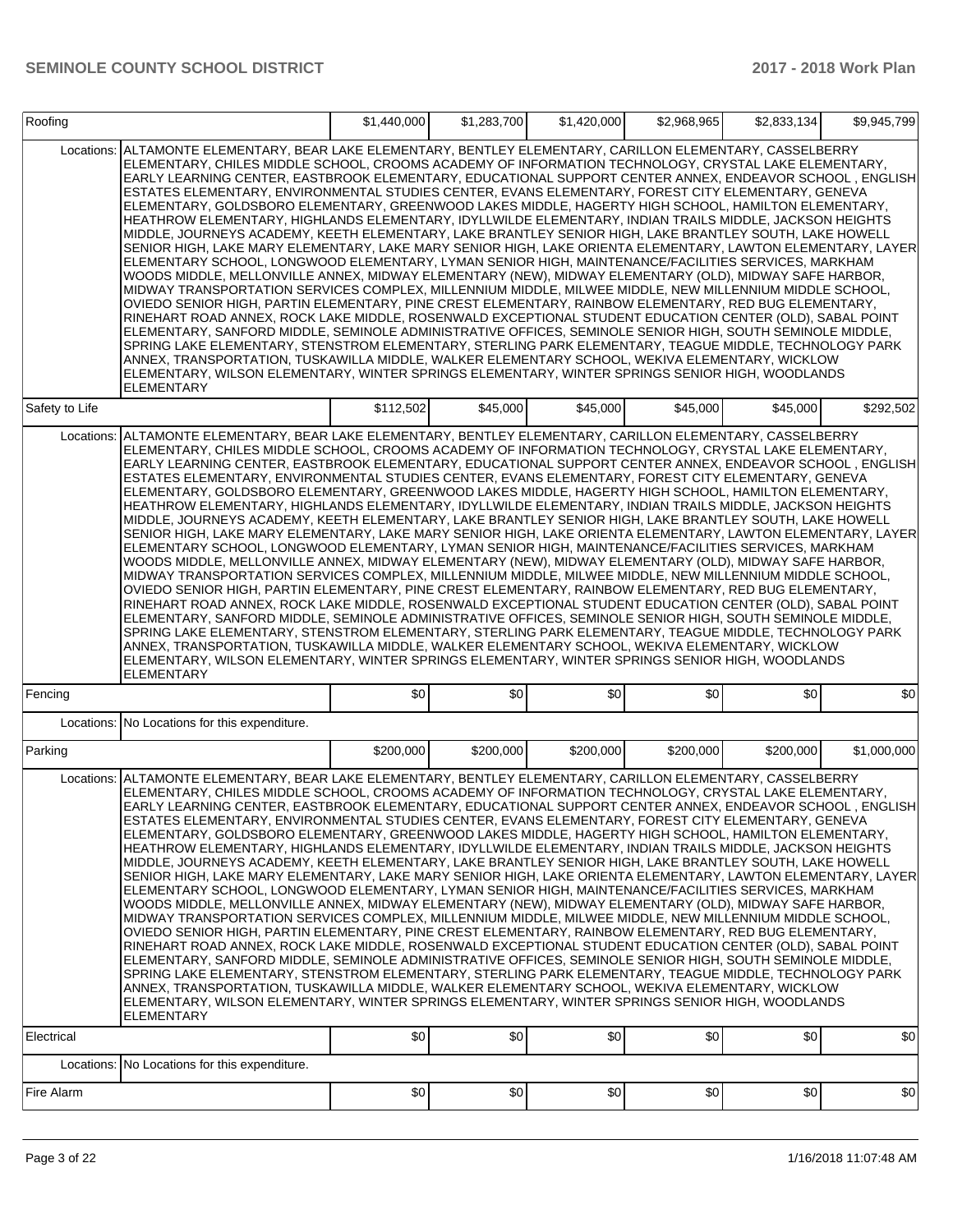|                                  | Locations: No Locations for this expenditure.                                                                                                                                                                                                                                                                                                                                                                                                                                                                                                                                                                                                                                                                                                                                                                                                                                                                                                                                                                                                                                                                                                                                                                                                                                                                                                                                                                                                                                                                                                                                                                                                                                                                                                                                                                                                                           |              |              |              |              |              |              |
|----------------------------------|-------------------------------------------------------------------------------------------------------------------------------------------------------------------------------------------------------------------------------------------------------------------------------------------------------------------------------------------------------------------------------------------------------------------------------------------------------------------------------------------------------------------------------------------------------------------------------------------------------------------------------------------------------------------------------------------------------------------------------------------------------------------------------------------------------------------------------------------------------------------------------------------------------------------------------------------------------------------------------------------------------------------------------------------------------------------------------------------------------------------------------------------------------------------------------------------------------------------------------------------------------------------------------------------------------------------------------------------------------------------------------------------------------------------------------------------------------------------------------------------------------------------------------------------------------------------------------------------------------------------------------------------------------------------------------------------------------------------------------------------------------------------------------------------------------------------------------------------------------------------------|--------------|--------------|--------------|--------------|--------------|--------------|
| Telephone/Intercom System        |                                                                                                                                                                                                                                                                                                                                                                                                                                                                                                                                                                                                                                                                                                                                                                                                                                                                                                                                                                                                                                                                                                                                                                                                                                                                                                                                                                                                                                                                                                                                                                                                                                                                                                                                                                                                                                                                         | \$100,000    | \$100,000    | \$100,000    | \$100,000    | \$100,000    | \$500,000    |
| Locations:                       | ALTAMONTE ELEMENTARY, BEAR LAKE ELEMENTARY, BENTLEY ELEMENTARY, CARILLON ELEMENTARY, CASSELBERRY<br>ELEMENTARY, CHILES MIDDLE SCHOOL, CROOMS ACADEMY OF INFORMATION TECHNOLOGY, CRYSTAL LAKE ELEMENTARY,<br>EARLY LEARNING CENTER, EASTBROOK ELEMENTARY, EDUCATIONAL SUPPORT CENTER ANNEX, ENDEAVOR SCHOOL, ENGLISH<br>ESTATES ELEMENTARY, ENVIRONMENTAL STUDIES CENTER, EVANS ELEMENTARY, FOREST CITY ELEMENTARY, GENEVA<br>ELEMENTARY, GOLDSBORO ELEMENTARY, GREENWOOD LAKES MIDDLE, HAGERTY HIGH SCHOOL, HAMILTON ELEMENTARY,<br>HEATHROW ELEMENTARY, HIGHLANDS ELEMENTARY, IDYLLWILDE ELEMENTARY, INDIAN TRAILS MIDDLE, JACKSON HEIGHTS<br>MIDDLE, JOURNEYS ACADEMY, KEETH ELEMENTARY, LAKE BRANTLEY SENIOR HIGH, LAKE BRANTLEY SOUTH, LAKE HOWELL<br>SENIOR HIGH, LAKE MARY ELEMENTARY, LAKE MARY SENIOR HIGH, LAKE ORIENTA ELEMENTARY, LAWTON ELEMENTARY, LAYER<br>ELEMENTARY SCHOOL, LONGWOOD ELEMENTARY, LYMAN SENIOR HIGH, MAINTENANCE/FACILITIES SERVICES, MARKHAM<br>WOODS MIDDLE, MELLONVILLE ANNEX, MIDWAY ELEMENTARY (NEW), MIDWAY ELEMENTARY (OLD), MIDWAY SAFE HARBOR,<br>MIDWAY TRANSPORTATION SERVICES COMPLEX, MILLENNIUM MIDDLE, MILWEE MIDDLE, NEW MILLENNIUM MIDDLE SCHOOL,<br>OVIEDO SENIOR HIGH, PARTIN ELEMENTARY, PINE CREST ELEMENTARY, RAINBOW ELEMENTARY, RED BUG ELEMENTARY,<br>RINEHART ROAD ANNEX, ROCK LAKE MIDDLE, ROSENWALD EXCEPTIONAL STUDENT EDUCATION CENTER (OLD), SABAL POINT<br>ELEMENTARY, SANFORD MIDDLE, SEMINOLE ADMINISTRATIVE OFFICES, SEMINOLE SENIOR HIGH, SOUTH SEMINOLE MIDDLE,<br>SPRING LAKE ELEMENTARY, STENSTROM ELEMENTARY, STERLING PARK ELEMENTARY, TEAGUE MIDDLE, TECHNOLOGY PARK<br>ANNEX, TRANSPORTATION, TUSKAWILLA MIDDLE, WALKER ELEMENTARY SCHOOL, WEKIVA ELEMENTARY, WICKLOW<br>ELEMENTARY, WILSON ELEMENTARY, WINTER SPRINGS ELEMENTARY, WINTER SPRINGS SENIOR HIGH, WOODLANDS<br><b>ELEMENTARY</b> |              |              |              |              |              |              |
| <b>Closed Circuit Television</b> |                                                                                                                                                                                                                                                                                                                                                                                                                                                                                                                                                                                                                                                                                                                                                                                                                                                                                                                                                                                                                                                                                                                                                                                                                                                                                                                                                                                                                                                                                                                                                                                                                                                                                                                                                                                                                                                                         | \$0          | \$0          | \$0          | \$0          | \$0          | \$0          |
| Locations:                       | No Locations for this expenditure.                                                                                                                                                                                                                                                                                                                                                                                                                                                                                                                                                                                                                                                                                                                                                                                                                                                                                                                                                                                                                                                                                                                                                                                                                                                                                                                                                                                                                                                                                                                                                                                                                                                                                                                                                                                                                                      |              |              |              |              |              |              |
| Paint                            |                                                                                                                                                                                                                                                                                                                                                                                                                                                                                                                                                                                                                                                                                                                                                                                                                                                                                                                                                                                                                                                                                                                                                                                                                                                                                                                                                                                                                                                                                                                                                                                                                                                                                                                                                                                                                                                                         | \$600,000    | \$600,000    | \$600,000    | \$600,000    | \$600,000    | \$3,000,000  |
| Locations:                       | ALTAMONTE ELEMENTARY, BEAR LAKE ELEMENTARY, BENTLEY ELEMENTARY, CARILLON ELEMENTARY, CASSELBERRY<br>ELEMENTARY, CHILES MIDDLE SCHOOL, CROOMS ACADEMY OF INFORMATION TECHNOLOGY, CRYSTAL LAKE ELEMENTARY,<br>EARLY LEARNING CENTER, EASTBROOK ELEMENTARY, EDUCATIONAL SUPPORT CENTER ANNEX, ENDEAVOR SCHOOL, ENGLISH<br>ESTATES ELEMENTARY, ENVIRONMENTAL STUDIES CENTER, EVANS ELEMENTARY, FOREST CITY ELEMENTARY, GENEVA<br>ELEMENTARY, GOLDSBORO ELEMENTARY, GREENWOOD LAKES MIDDLE, HAGERTY HIGH SCHOOL, HAMILTON ELEMENTARY,<br>HEATHROW ELEMENTARY, HIGHLANDS ELEMENTARY, IDYLLWILDE ELEMENTARY, INDIAN TRAILS MIDDLE, JACKSON HEIGHTS<br>MIDDLE, JOURNEYS ACADEMY, KEETH ELEMENTARY, LAKE BRANTLEY SENIOR HIGH, LAKE BRANTLEY SOUTH, LAKE HOWELL<br>SENIOR HIGH, LAKE MARY ELEMENTARY, LAKE MARY SENIOR HIGH, LAKE ORIENTA ELEMENTARY, LAWTON ELEMENTARY, LAYER<br>ELEMENTARY SCHOOL, LONGWOOD ELEMENTARY, LYMAN SENIOR HIGH, MAINTENANCE/FACILITIES SERVICES, MARKHAM<br>WOODS MIDDLE, MELLONVILLE ANNEX, MIDWAY ELEMENTARY (NEW), MIDWAY ELEMENTARY (OLD), MIDWAY SAFE HARBOR,<br>MIDWAY TRANSPORTATION SERVICES COMPLEX, MILLENNIUM MIDDLE, MILWEE MIDDLE, NEW MILLENNIUM MIDDLE SCHOOL,<br>OVIEDO SENIOR HIGH, PARTIN ELEMENTARY, PINE CREST ELEMENTARY, RAINBOW ELEMENTARY, RED BUG ELEMENTARY,<br>RINEHART ROAD ANNEX, ROCK LAKE MIDDLE, ROSENWALD EXCEPTIONAL STUDENT EDUCATION CENTER (OLD), SABAL POINT<br>ELEMENTARY, SANFORD MIDDLE, SEMINOLE ADMINISTRATIVE OFFICES, SEMINOLE SENIOR HIGH, SOUTH SEMINOLE MIDDLE,<br>SPRING LAKE ELEMENTARY, STENSTROM ELEMENTARY, STERLING PARK ELEMENTARY, TEAGUE MIDDLE, TECHNOLOGY PARK<br>ANNEX, TRANSPORTATION, TUSKAWILLA MIDDLE, WALKER ELEMENTARY SCHOOL, WEKIVA ELEMENTARY, WICKLOW<br>ELEMENTARY, WILSON ELEMENTARY, WINTER SPRINGS ELEMENTARY, WINTER SPRINGS SENIOR HIGH, WOODLANDS<br><b>ELEMENTARY</b> |              |              |              |              |              |              |
| Maintenance/Repair               |                                                                                                                                                                                                                                                                                                                                                                                                                                                                                                                                                                                                                                                                                                                                                                                                                                                                                                                                                                                                                                                                                                                                                                                                                                                                                                                                                                                                                                                                                                                                                                                                                                                                                                                                                                                                                                                                         | \$9.860.498  | \$9,928,000  | \$9.928.000  | \$9,928,000  | \$9.928.000  | \$49,572,498 |
|                                  | Locations: ALTAMONTE ELEMENTARY, BEAR LAKE ELEMENTARY, BENTLEY ELEMENTARY, CARILLON ELEMENTARY, CASSELBERRY<br>ELEMENTARY, CHILES MIDDLE SCHOOL, CROOMS ACADEMY OF INFORMATION TECHNOLOGY, CRYSTAL LAKE ELEMENTARY,<br>EARLY LEARNING CENTER, EASTBROOK ELEMENTARY, EDUCATIONAL SUPPORT CENTER ANNEX, ENDEAVOR SCHOOL, ENGLISH<br>ESTATES ELEMENTARY, ENVIRONMENTAL STUDIES CENTER, EVANS ELEMENTARY, FOREST CITY ELEMENTARY, GENEVA<br>ELEMENTARY, GOLDSBORO ELEMENTARY, GREENWOOD LAKES MIDDLE, HAGERTY HIGH SCHOOL, HAMILTON ELEMENTARY,<br>HEATHROW ELEMENTARY, HIGHLANDS ELEMENTARY, IDYLLWILDE ELEMENTARY, INDIAN TRAILS MIDDLE, JACKSON HEIGHTS<br>MIDDLE. JOURNEYS ACADEMY. KEETH ELEMENTARY. LAKE BRANTLEY SENIOR HIGH. LAKE BRANTLEY SOUTH. LAKE HOWELL<br>SENIOR HIGH. LAKE MARY ELEMENTARY. LAKE MARY SENIOR HIGH. LAKE ORIENTA ELEMENTARY. LAWTON ELEMENTARY. LAYER<br>ELEMENTARY SCHOOL, LONGWOOD ELEMENTARY, LYMAN SENIOR HIGH, MAINTENANCE/FACILITIES SERVICES, MARKHAM<br>WOODS MIDDLE. MELLONVILLE ANNEX, MIDWAY ELEMENTARY (NEW), MIDWAY ELEMENTARY (OLD), MIDWAY SAFE HARBOR,<br>MIDWAY TRANSPORTATION SERVICES COMPLEX, MILLENNIUM MIDDLE, MILWEE MIDDLE, NEW MILLENNIUM MIDDLE SCHOOL,<br>OVIEDO SENIOR HIGH, PARTIN ELEMENTARY, PINE CREST ELEMENTARY, RAINBOW ELEMENTARY, RED BUG ELEMENTARY,<br>RINEHART ROAD ANNEX, ROCK LAKE MIDDLE, ROSENWALD EXCEPTIONAL STUDENT EDUCATION CENTER (OLD), SABAL POINT<br>ELEMENTARY, SANFORD MIDDLE, SEMINOLE ADMINISTRATIVE OFFICES, SEMINOLE SENIOR HIGH, SOUTH SEMINOLE MIDDLE,<br>SPRING LAKE ELEMENTARY, STENSTROM ELEMENTARY, STERLING PARK ELEMENTARY, TEAGUE MIDDLE, TECHNOLOGY PARK<br>ANNEX, TRANSPORTATION, TUSKAWILLA MIDDLE, WALKER ELEMENTARY SCHOOL, WEKIVA ELEMENTARY, WICKLOW<br>ELEMENTARY, WILSON ELEMENTARY, WINTER SPRINGS ELEMENTARY, WINTER SPRINGS SENIOR HIGH, WOODLANDS           |              |              |              |              |              |              |
|                                  | ELEMENTARY<br><b>Sub Total:</b>                                                                                                                                                                                                                                                                                                                                                                                                                                                                                                                                                                                                                                                                                                                                                                                                                                                                                                                                                                                                                                                                                                                                                                                                                                                                                                                                                                                                                                                                                                                                                                                                                                                                                                                                                                                                                                         | \$15,113,000 | \$14,756,700 | \$14,893,000 | \$16,441,965 | \$37,006,224 | \$98,210,889 |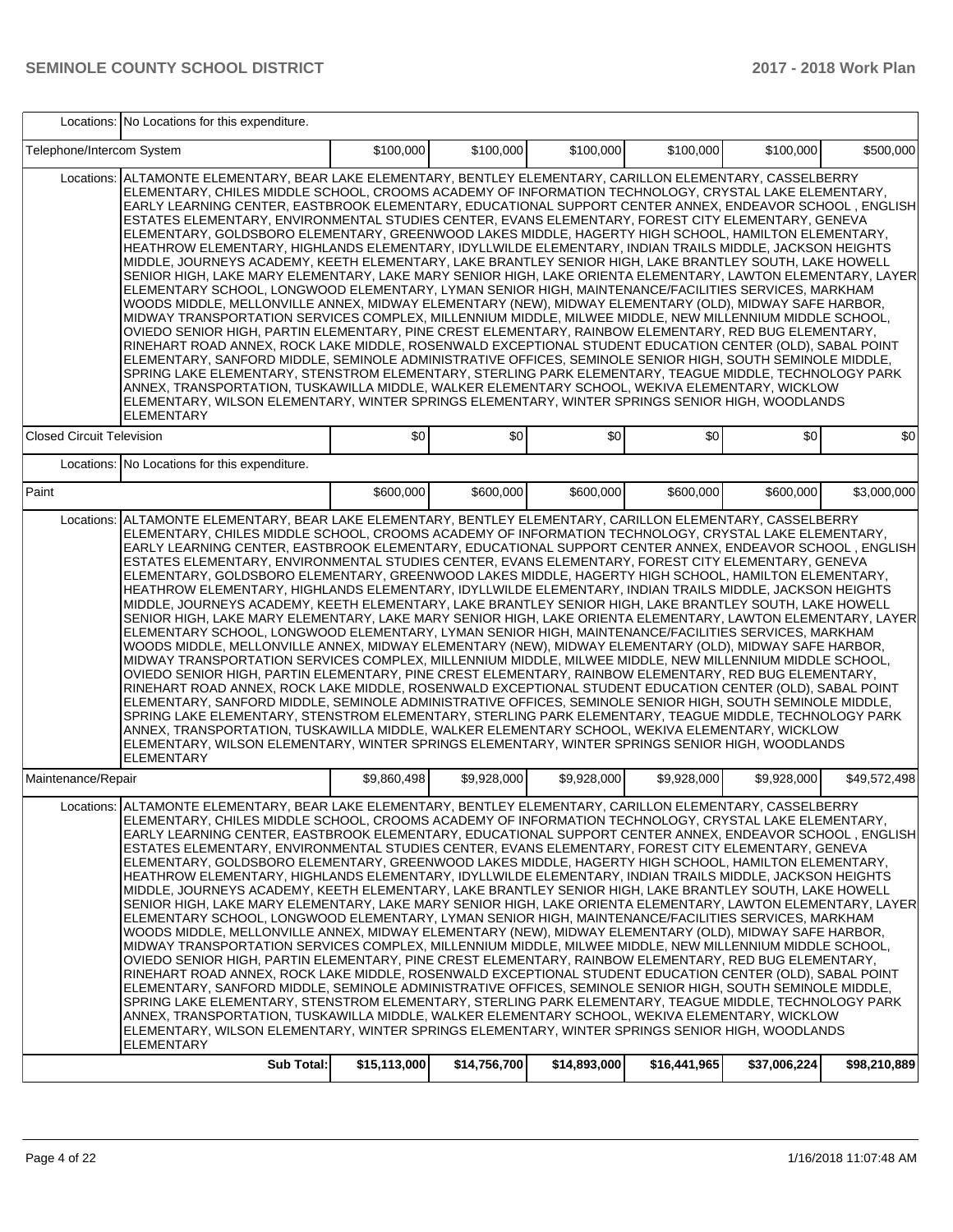| PECO Maintenance Expenditures | \$1.125.027  | \$450,000    | \$450,000    | \$450,000    | \$450,000    | \$2,925,027  |
|-------------------------------|--------------|--------------|--------------|--------------|--------------|--------------|
| 1.50 Mill Sub Total:          | \$14,107,973 | \$14,426,700 | \$14,563,000 | \$16,111,965 | \$36.676.224 | \$95,885,862 |

| Other Items                                                                                                                                          |        | 2017 - 2018<br><b>Actual Budget</b> | $2018 - 2019$<br>Projected | $2019 - 2020$<br>Projected | $2020 - 2021$<br>Projected | $2021 - 2022$<br>Projected | Total        |  |  |
|------------------------------------------------------------------------------------------------------------------------------------------------------|--------|-------------------------------------|----------------------------|----------------------------|----------------------------|----------------------------|--------------|--|--|
| Elevator Refurbishment                                                                                                                               |        | \$120,000                           | \$120,000                  | \$120,000                  | \$120,000                  | \$120,000                  | \$600,000    |  |  |
| Locations LAKE HOWELL SENIOR HIGH, LYMAN SENIOR HIGH, OVIEDO SENIOR HIGH, SEMINOLE SENIOR HIGH, SOUTH SEMINOLE<br>MIDDLE, WINTER SPRINGS SENIOR HIGH |        |                                     |                            |                            |                            |                            |              |  |  |
|                                                                                                                                                      | Total: | \$15,233,000                        | \$14,876,700               | \$15.013.000               | \$16,561,965               | \$37,126,224]              | \$98,810,889 |  |  |

# **Local 1.50 Mill Expenditure For Maintenance, Repair and Renovation**

Anticipated expenditures expected from local funding sources over the years covered by the current work plan.

| Item                                                         | 2017 - 2018<br><b>Actual Budget</b> | 2018 - 2019<br>Projected | 2019 - 2020<br>Projected | 2020 - 2021<br>Projected | 2021 - 2022<br>Projected | <b>Total</b>  |
|--------------------------------------------------------------|-------------------------------------|--------------------------|--------------------------|--------------------------|--------------------------|---------------|
| Remaining Maint and Repair from 1.5 Mills                    | \$14,107,973                        | \$14,426,700             | \$14,563,000             | \$16,111,965             | \$36,676,224             | \$95,885,862  |
| Maintenance/Repair Salaries                                  | \$0                                 | \$0                      | \$0                      | \$0                      | \$0                      | \$0           |
| <b>School Bus Purchases</b>                                  | \$2,000,000                         | \$2,300,000              | \$2,300,000              | \$2,300,000              | \$2,300,000              | \$11,200,000  |
| <b>Other Vehicle Purchases</b>                               | \$430,000                           | \$370,000                | \$315,000                | \$344,000                | \$344,000                | \$1,803,000   |
| Capital Outlay Equipment                                     | \$367,000                           | \$350,000                | \$350,000                | \$350,000                | \$350,000                | \$1,767,000   |
| Rent/Lease Payments                                          | \$0                                 | \$0                      | \$0                      | \$0                      | \$0                      | \$0           |
| <b>COP Debt Service</b>                                      | \$23,935,906                        | \$24,188,853             | \$20,693,154             | \$20,168,514             | \$17,846,030             | \$106,832,457 |
| Rent/Lease Relocatables                                      | \$570,000                           | \$570,000                | \$570,000                | \$570,000                | \$589,090                | \$2,869,090   |
| <b>Environmental Problems</b>                                | \$0                                 | \$0                      | \$0                      | \$0                      | \$0                      | \$0           |
| s.1011.14 Debt Service                                       | \$0                                 | \$0                      | \$0                      | \$0                      | \$0                      | \$0           |
| <b>Special Facilities Construction Account</b>               | \$0                                 | \$0                      | \$0                      | \$0                      | \$0                      | \$0           |
| Premiums for Property Casualty Insurance - 1011.71<br>(4a,b) | \$0                                 | \$0                      | \$0                      | \$0                      | \$0                      | \$0           |
| Qualified School Construction Bonds (QSCB)                   | \$0                                 | \$0                      | \$0                      | \$0                      | \$0                      | \$0           |
| Qualified Zone Academy Bonds (QZAB)                          | \$0                                 | \$0                      | \$0                      | \$0                      | \$0                      | \$0           |
| Technology Upgrades (8950)                                   | \$0                                 | \$0                      | \$0                      | \$2,200,000              | \$2,200,000              | \$4,400,000   |
| School Capitol Outlay Funds (8240)                           | \$800,000                           | \$800,000                | \$800,000                | \$1,000,000              | \$1,000,000              | \$4,400,000   |
| Classrooom Presentation Systems(6520)                        | \$0                                 | \$0                      | \$0                      | \$1,100,000              | \$1,100,000              | \$2,200,000   |
| Security Improvements (6512)                                 | \$400,000                           | \$300,000                | \$300,000                | \$300,000                | \$300,000                | \$1,600,000   |
| Districtwide Renovations (8300)                              | \$400,000                           | \$400,000                | \$400,000                | \$400,000                | \$400,000                | \$2,000,000   |
| <b>Track Refurbishment</b>                                   | \$120,000                           | \$120,000                | \$120,000                | \$120,000                | \$0                      | \$480,000     |
| PE Pavillion Refurbishment                                   | \$80,000                            | \$80,000                 | \$80,000                 | \$80,000                 | \$50,000                 | \$370,000     |
| <b>Local Expenditure Totals:</b>                             | \$43,210,879                        | \$43,905,553             | \$40,491,154             | \$45,044,479             | \$63,155,344             | \$235,807,409 |

# **Revenue**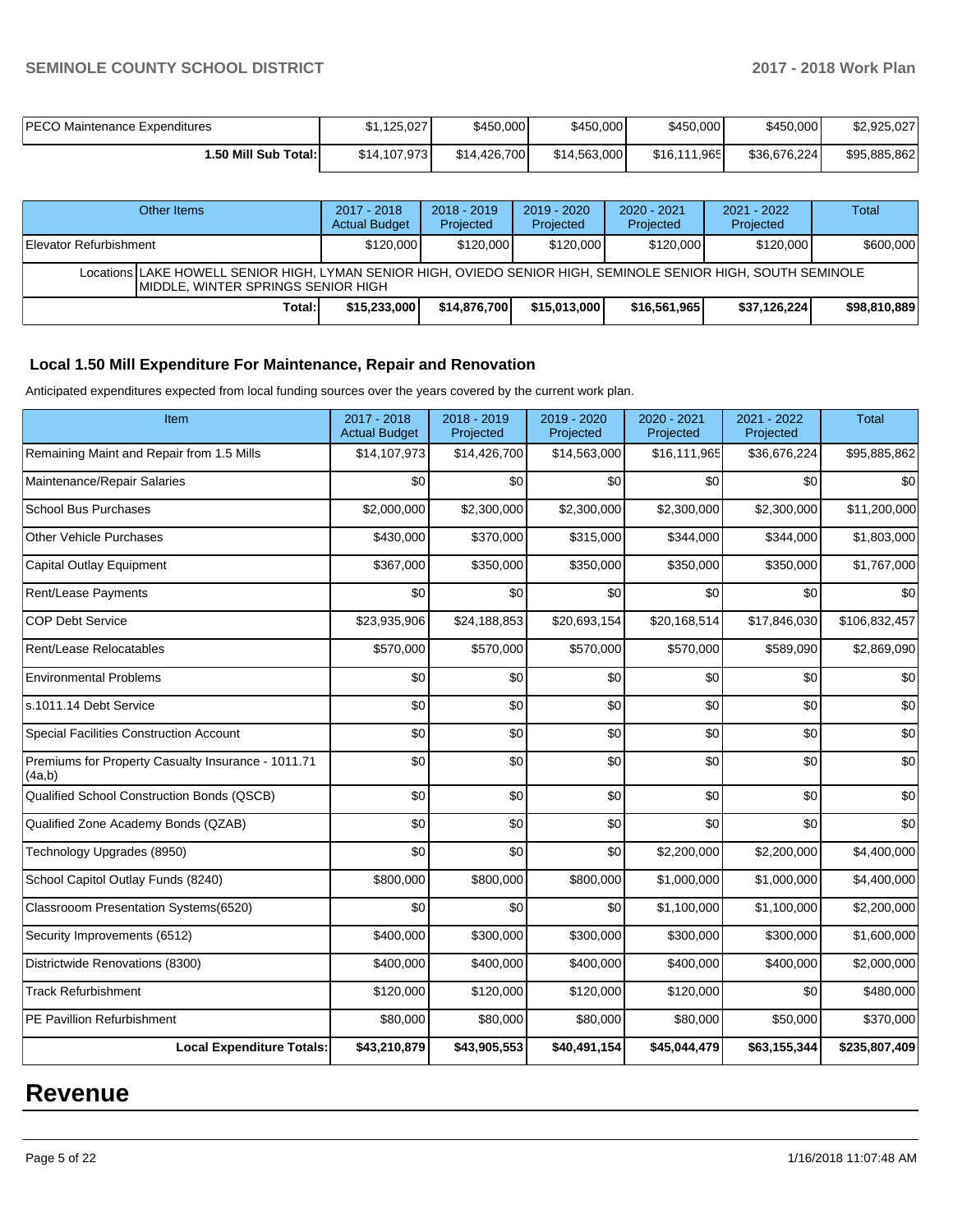### **1.50 Mill Revenue Source**

Schedule of Estimated Capital Outlay Revenue from each currently approved source which is estimated to be available for expenditures on the projects included in the tentative district facilities work program. All amounts are NET after considering carryover balances, interest earned, new COP's, 1011.14 and 1011.15 loans, etc. Districts cannot use 1.5-Mill funds for salaries except for those explicitly associated with maintenance/repair projects. (1011.71 (5), F.S.)

| Item                                                                                | Fund | $2017 - 2018$<br><b>Actual Value</b> | $2018 - 2019$<br>Projected | $2019 - 2020$<br>Projected | $2020 - 2021$<br>Projected | $2021 - 2022$<br>Projected | <b>Total</b>      |
|-------------------------------------------------------------------------------------|------|--------------------------------------|----------------------------|----------------------------|----------------------------|----------------------------|-------------------|
| (1) Non-exempt property<br>lassessed valuation                                      |      | \$32,989,314,370                     | \$34,661,470,717           | \$36,734,860,432           | \$38,499,603,727           | \$40,327,332,482           | \$183,212,581,728 |
| $(2)$ The Millege projected for<br>discretionary capital outlay per<br>ls.1011.71   |      | 1.50                                 | 1.50                       | 1.50                       | 1.50                       | 1.50                       |                   |
| $(3)$ Full value of the 1.50-Mill<br>discretionary capital outlay per<br>ls.1011.71 |      | \$55,422,048                         | \$58,231,271               | \$61,714,566               | \$64,679,334               | \$67,749,919               | \$307,797,138     |
| $(4)$ Value of the portion of the 1.50<br>-Mill ACTUALLY levied                     | 370  | \$47,504,613                         | \$49,912,518               | \$52,898,199               | \$55,439,429               | \$58,071,359               | \$263,826,118     |
| $(5)$ Difference of lines $(3)$ and $(4)$                                           |      | \$7,917,435                          | \$8,318,753                | \$8,816,367                | \$9,239,905                | \$9,678,560                | \$43,971,020      |

# **PECO Revenue Source**

The figure in the row designated "PECO Maintenance" will be subtracted from funds available for new construction because PECO maintenance dollars cannot be used for new construction.

| <b>Item</b>                          | Fund         | 2017 - 2018<br><b>Actual Budget</b> | $2018 - 2019$<br>Projected | 2019 - 2020<br>Projected | $2020 - 2021$<br>Projected | $2021 - 2022$<br>Projected | <b>Total</b>     |
|--------------------------------------|--------------|-------------------------------------|----------------------------|--------------------------|----------------------------|----------------------------|------------------|
| <b>IPECO New Construction</b>        | 340 <b>I</b> | \$0                                 | \$0                        | \$0                      | \$0 <sub>1</sub>           | \$0                        | \$0 <sub>1</sub> |
| <b>PECO Maintenance Expenditures</b> |              | \$1,125,027                         | \$450,000                  | \$450,000                | \$450,000                  | \$450,000                  | \$2,925,027      |
|                                      |              | \$1,125,027                         | \$450,000                  | \$450,000                | \$450,000                  | \$450,000                  | \$2,925,027      |

# **CO & DS Revenue Source**

Revenue from Capital Outlay and Debt Service funds.

| Item                                      | Fund | $2017 - 2018$<br><b>Actual Budget</b> | $2018 - 2019$<br>Projected | 2019 - 2020<br>Projected | $2020 - 2021$<br>Projected | 2021 - 2022<br>Projected | Total       |
|-------------------------------------------|------|---------------------------------------|----------------------------|--------------------------|----------------------------|--------------------------|-------------|
| ICO & DS Cash Flow-through<br>Distributed | 360  | \$985.835                             | \$985.835                  | \$985.835                | \$985.835                  | \$985.835                | \$4,929,175 |
| ICO & DS Interest on<br>Undistributed CO  | 360  | \$22.714                              | \$22.714                   | \$22.714                 | \$22,714                   | \$22.714                 | \$113,570   |
|                                           |      | \$1,008,549                           | \$1,008,549                | \$1,008,549              | \$1,008,549                | \$1,008,549              | \$5,042,745 |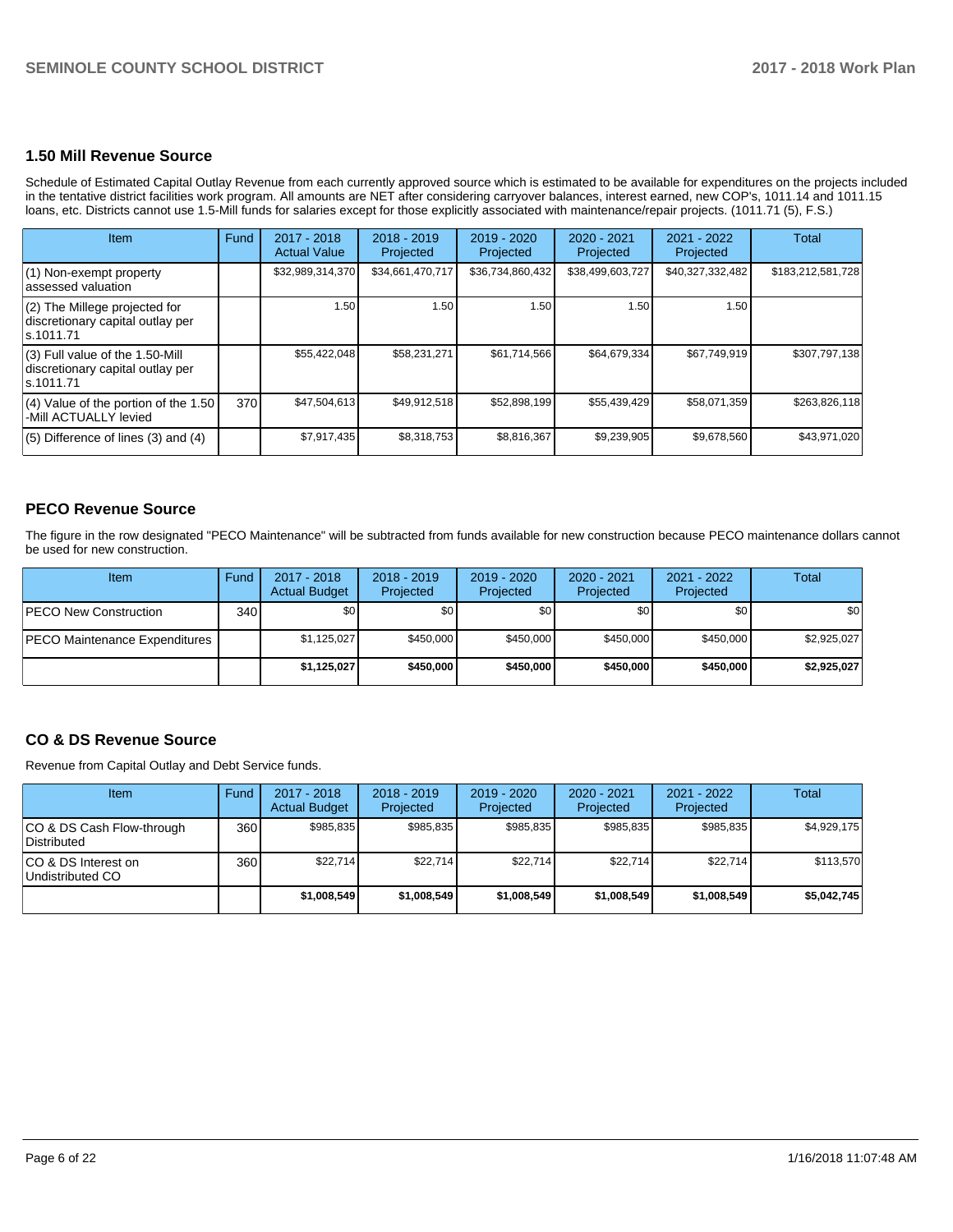## **Fair Share Revenue Source**

Nothing reported for this section. All legally binding commitments for proportionate fair-share mitigation for impacts on public school facilities must be included in the 5-year district work program.

### **Sales Surtax Referendum**

Specific information about any referendum for a 1-cent or 1/2-cent surtax referendum during the previous year.

**Did the school district hold a surtax referendum during the past fiscal year 2016 - 2017?**

No

## **Additional Revenue Source**

Any additional revenue sources

| Item                                                                                                                      | 2017 - 2018<br><b>Actual Value</b> | 2018 - 2019<br>Projected | 2019 - 2020<br>Projected | 2020 - 2021<br>Projected | 2021 - 2022<br>Projected | <b>Total</b>  |
|---------------------------------------------------------------------------------------------------------------------------|------------------------------------|--------------------------|--------------------------|--------------------------|--------------------------|---------------|
| <b>Classrooms for Kids</b>                                                                                                | \$0                                | \$0                      | \$0                      | \$0                      | \$0                      | \$0           |
| <b>District Equity Recognition</b>                                                                                        | \$0                                | \$0                      | \$0                      | \$0                      | \$0                      | \$0           |
| <b>Federal Grants</b>                                                                                                     | \$0                                | \$0                      | \$0                      | \$0                      | \$0                      | \$0           |
| Proportionate share mitigation (actual<br>cash revenue only, not in kind donations)                                       | \$0                                | \$0                      | \$0                      | \$0                      | \$0                      | \$0           |
| Impact fees received                                                                                                      | \$3,700,000                        | \$3,700,000              | \$3,700,000              | \$3,700,000              | \$3,700,000              | \$18,500,000  |
| <b>Private donations</b>                                                                                                  | \$0                                | \$0                      | \$0                      | \$0                      | \$0                      | \$0           |
| Grants from local governments or not-for-<br>profit organizations                                                         | \$0                                | \$0                      | \$0                      | \$0                      | \$0                      | \$0           |
| Interest, Including Profit On Investment                                                                                  | \$150,000                          | \$160,000                | \$160,000                | \$160,000                | \$160,000                | \$790,000     |
| Revenue from Bonds pledging proceeds<br>from 1 cent or 1/2 cent Sales Surtax                                              | \$0                                | \$0                      | \$0                      | \$0                      | \$0                      | \$0           |
| <b>Total Fund Balance Carried Forward</b>                                                                                 | \$27,983,038                       | \$33,622,907             | \$32,808,409             | \$29,680,878             | \$26,434,809             | \$150,530,041 |
| General Capital Outlay Obligated Fund<br><b>Balance Carried Forward From Total</b><br><b>Fund Balance Carried Forward</b> | \$0                                | \$0                      | \$0                      | \$0                      | \$0                      | \$0           |
| <b>Special Facilities Construction Account</b>                                                                            | \$0                                | \$0                      | \$0                      | \$0                      | \$0                      | \$0           |
| One Cent - 1/2 Cent Sales Surtax Debt<br>Service From Total Fund Balance Carried<br>Forward                               | \$0                                | \$0                      | \$0                      | \$0                      | \$0                      | \$0           |
| Capital Outlay Projects Funds Balance<br>Carried Forward From Total Fund<br><b>Balance Carried Forward</b>                | \$0                                | \$0                      | \$0                      | \$0                      | \$0                      | \$0           |
| Proceeds from a s.1011.14/15 F.S. Loans                                                                                   | \$0                                | \$0                      | \$0                      | \$0                      | \$0                      | \$0           |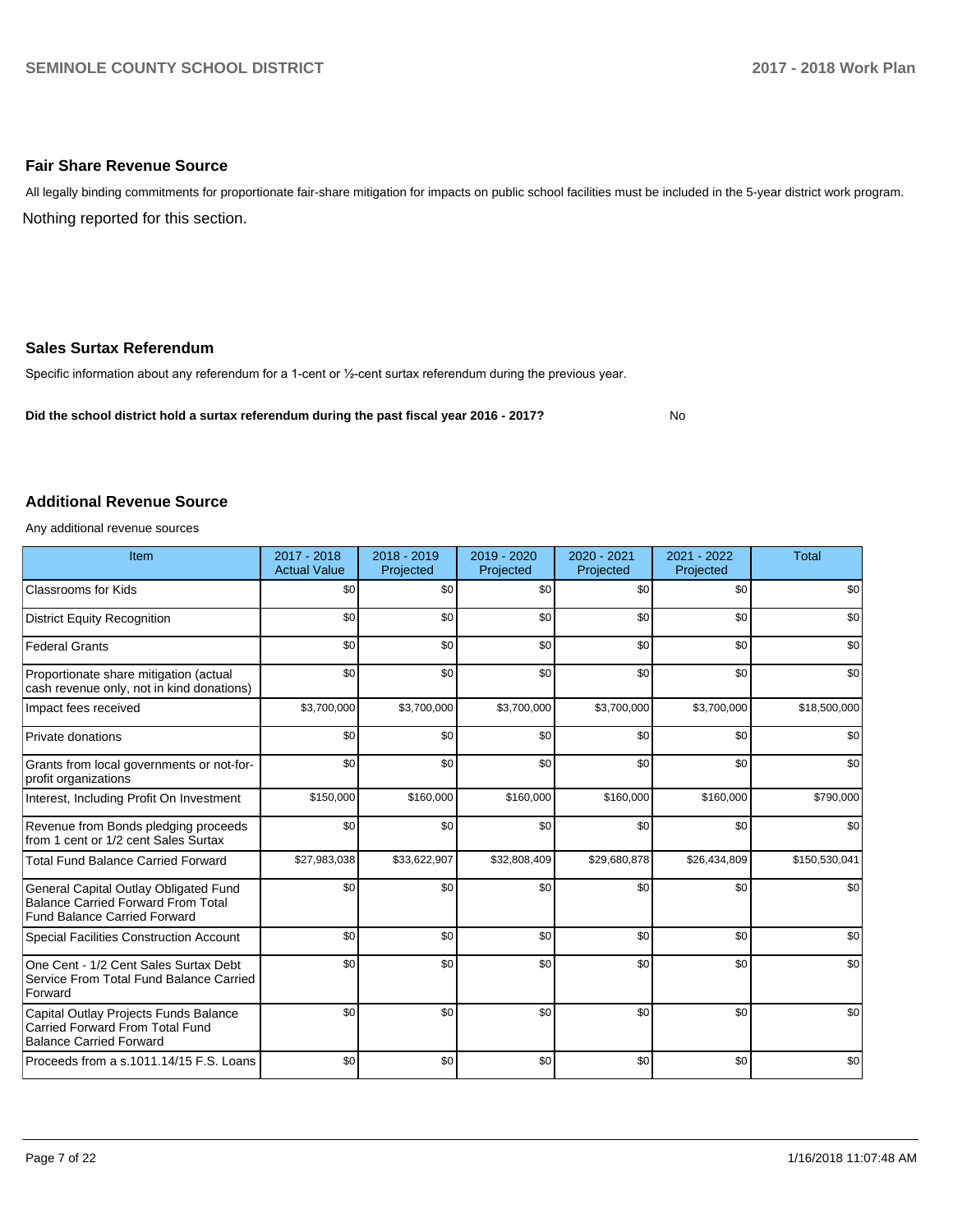| District Bonds - Voted local bond<br>referendum proceeds per s.9, Art VII<br><b>State Constitution</b> | \$0          | \$0          | \$0          | \$0          | \$0          | \$0           |
|--------------------------------------------------------------------------------------------------------|--------------|--------------|--------------|--------------|--------------|---------------|
| Proceeds from Special Act Bonds                                                                        | \$0          | \$0          | \$0          | \$0          | \$0          | \$0           |
| Estimated Revenue from CO & DS Bond<br>Sale                                                            | \$0          | \$0          | \$0          | \$0          | \$0          | \$0           |
| Proceeds from Voted Capital<br>Improvements millage                                                    | \$0          | \$0          | \$0          | \$0          | \$0          | \$0           |
| Other Revenue for Other Capital Projects                                                               | \$110,000    | \$110,000    | \$107,800    | \$105,644    | \$103,531    | \$536,975     |
| Proceeds from 1/2 cent sales surtax<br>authorized by school board                                      | \$0          | \$0          | \$0          | \$0          | \$0          | \$0           |
| Proceeds from local governmental<br>infrastructure sales surtax                                        | \$17,633,983 | \$18,027,604 | \$18,388,159 | \$18,755,920 | \$19,131,040 | \$91,936,706  |
| Proceeds from Certificates of<br>Participation (COP's) Sale                                            | \$0          | \$0          | \$0          | \$0          | \$0          | \$0           |
| Classrooms First Bond proceeds amount<br>authorized in FY 1997-98                                      | \$0          | \$0          | \$0          | \$0          | \$0          | \$0           |
| <b>Subtotal</b>                                                                                        | \$49,577,021 | \$55,620,511 | \$55,164,368 | \$52,402,442 | \$49,529,380 | \$262,293,722 |

# **Total Revenue Summary**

| <b>Item Name</b>                                              | 2017 - 2018<br><b>Budget</b> | $2018 - 2019$<br>Projected | $2019 - 2020$<br>Projected | $2020 - 2021$<br>Projected | 2021 - 2022<br>Projected | <b>Five Year Total</b> |
|---------------------------------------------------------------|------------------------------|----------------------------|----------------------------|----------------------------|--------------------------|------------------------|
| Local 1.5 Mill Discretionary Capital Outlay<br><b>Revenue</b> | \$47,504,613                 | \$49,912,518               | \$52,898,199               | \$55,439,429               | \$58,071,359             | \$263,826,118          |
| PECO and 1.5 Mill Maint and Other 1.5<br>Mill Expenditures    | (S43, 210, 879)              | (\$43,905,553)             | (\$40,491,154)             | (S45, 044, 479)            | ( \$63, 155, 344)        | $(\$235,807,409)$      |
| IPECO Maintenance Revenue                                     | \$1,125,027                  | \$450,000                  | \$450,000                  | \$450,000                  | \$450,000                | \$2,925,027            |
| <b>Available 1.50 Mill for New</b><br>  Construction          | \$4,293,734                  | \$6,006,965                | \$12,407,045               | \$10,394,950               | (\$5,083,985)            | \$28,018,709           |

| <b>Item Name</b>                      | 2017 - 2018<br><b>Budget</b> | $2018 - 2019$<br>Projected | 2019 - 2020<br>Projected | 2020 - 2021<br>Projected | 2021 - 2022<br>Projected | <b>Five Year Total</b> |
|---------------------------------------|------------------------------|----------------------------|--------------------------|--------------------------|--------------------------|------------------------|
| ICO & DS Revenue                      | \$1,008,549                  | \$1,008,549                | \$1,008,549              | \$1,008,549              | \$1,008,549              | \$5,042,745            |
| <b>IPECO New Construction Revenue</b> | \$0                          | \$0 <sub>1</sub>           | \$0                      | \$0                      | \$0                      | \$0                    |
| Other/Additional Revenue              | \$49,577,021                 | \$55,620,511               | \$55,164,368             | \$52,402,442             | \$49,529,380             | \$262,293,722          |
| <b>Total Additional Revenuel</b>      | \$50,585,570                 | \$56,629,060               | \$56,172,917             | \$53,410,991             | \$50,537,929             | \$267,336,467          |
| <b>Total Available Revenue</b>        | \$54,879,304                 | \$62,636,025               | \$68,579,962             | \$63,805,941             | \$45,453,944             | \$295,355,176          |

# **Project Schedules**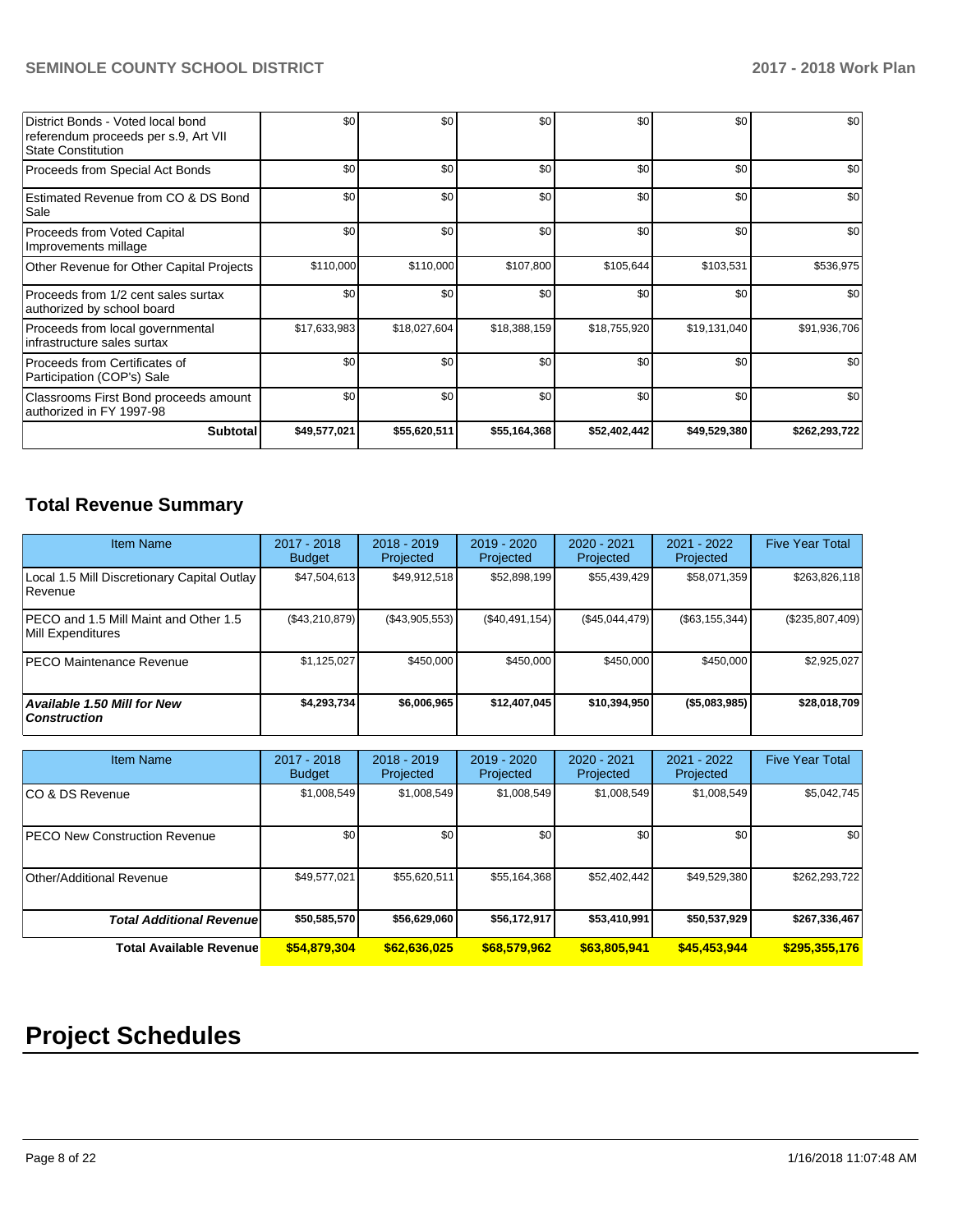# **Capacity Project Schedules**

A schedule of capital outlay projects necessary to ensure the availability of satisfactory classrooms for the projected student enrollment in K-12 programs.

| <b>Project Description</b>                                                                                                    | Location                                    |                          | 2017 - 2018  | 2018 - 2019     | 2019 - 2020  | 2020 - 2021     | 2021 - 2022 | <b>Total</b>     | Funded |
|-------------------------------------------------------------------------------------------------------------------------------|---------------------------------------------|--------------------------|--------------|-----------------|--------------|-----------------|-------------|------------------|--------|
| Replace 1960<br>applied vocational<br>labs (Buildings 7 &<br>9).                                                              | SEMINOLE SENIOR<br><b>HIGH</b>              | Planned<br>Cost:         | \$6,757,200  | $\overline{30}$ | \$0          | $\overline{30}$ | \$0         | \$6,757,200 Yes  |        |
|                                                                                                                               |                                             | <b>Student Stations:</b> | 47           | $\mathbf 0$     | $\pmb{0}$    | $\mathbf 0$     | $\mathbf 0$ | 47               |        |
|                                                                                                                               |                                             | <b>Total Classrooms:</b> | 3            | $\mathbf 0$     | $\pmb{0}$    | 0               | 0           | 3                |        |
|                                                                                                                               |                                             | Gross Sq Ft:             | 17,988       | $\mathbf{0}$    | $\mathbf{0}$ | $\overline{0}$  | $\pmb{0}$   | 17,988           |        |
| <b>ILC Addition funding</b><br>for this project was<br>shown in 2016-17<br>work plan under New<br>Millennium Middle<br>School | <b>MIDWAY</b><br><b>ELEMENTARY</b><br>(NEW) | Planned<br>Cost:         | \$5,250,000  | \$0             | \$0          | \$0             | \$0         | \$5,250,000 Yes  |        |
|                                                                                                                               |                                             | <b>Student Stations:</b> | 331          | $\mathbf 0$     | $\pmb{0}$    | $\mathbf 0$     | $\mathbf 0$ | 331              |        |
|                                                                                                                               |                                             | <b>Total Classrooms:</b> | 17           | $\Omega$        | $\mathbf 0$  | $\mathbf 0$     | $\mathbf 0$ | 17               |        |
|                                                                                                                               | Gross Sq Ft:                                |                          | 31,267       | $\mathbf 0$     | $\pmb{0}$    | $\mathbf 0$     | $\mathbf 0$ | 31,267           |        |
| NEW ELEM "M"                                                                                                                  | Location not<br>specified                   | Planned<br>Cost:         | \$1,123,833  | \$10,114,497    | \$0          | \$0             | \$0         | \$11,238,330 Yes |        |
|                                                                                                                               |                                             | <b>Student Stations:</b> | $\mathbf 0$  | 780             | $\mathbf 0$  | $\mathbf 0$     | $\mathbf 0$ | 780              |        |
|                                                                                                                               |                                             | <b>Total Classrooms:</b> | $\pmb{0}$    | 32              | $\pmb{0}$    | 0               | 0           | 32               |        |
|                                                                                                                               |                                             | Gross Sq Ft:             | $\pmb{0}$    | 104,332         | $\mathbf 0$  | $\mathbf 0$     | $\mathbf 0$ | 104,332          |        |
| Building 5<br>Replacement                                                                                                     | <b>LAKE BRANTLEY</b><br><b>SENIOR HIGH</b>  | Planned<br>Cost:         | \$2,413,060  | \$15,149,800    | \$6,564,746  | \$0             | \$0         | \$24,127,606 Yes |        |
|                                                                                                                               |                                             | <b>Student Stations:</b> | $\pmb{0}$    | $\pmb{0}$       | 350          | $\mathbf 0$     | $\mathbf 0$ | 350              |        |
|                                                                                                                               |                                             | <b>Total Classrooms:</b> | $\pmb{0}$    | $\mathbf 0$     | 14           | $\mathbf 0$     | $\mathbf 0$ | 14               |        |
|                                                                                                                               |                                             | Gross Sq Ft:             | $\mathbf 0$  | $\mathbf 0$     | 20,000       | 0               | $\mathbf 0$ | 20,000           |        |
|                                                                                                                               |                                             | <b>Planned Cost:</b>     | \$15,544,093 | \$25,264,297    | \$6,564,746  | \$0             | \$0         | \$47,373,136     |        |
|                                                                                                                               |                                             | <b>Student Stations:</b> | 378          | 780             | 350          | $\mathbf 0$     | $\mathbf 0$ | 1,508            |        |
|                                                                                                                               |                                             | <b>Total Classrooms:</b> | 20           | 32              | 14           | $\bf{0}$        | $\pmb{0}$   | 66               |        |
|                                                                                                                               |                                             | Gross Sq Ft:             | 49,255       | 104,332         | 20,000       | $\mathbf 0$     | $\mathbf 0$ | 173,587          |        |

# **Other Project Schedules**

Major renovations, remodeling, and additions of capital outlay projects that do not add capacity to schools.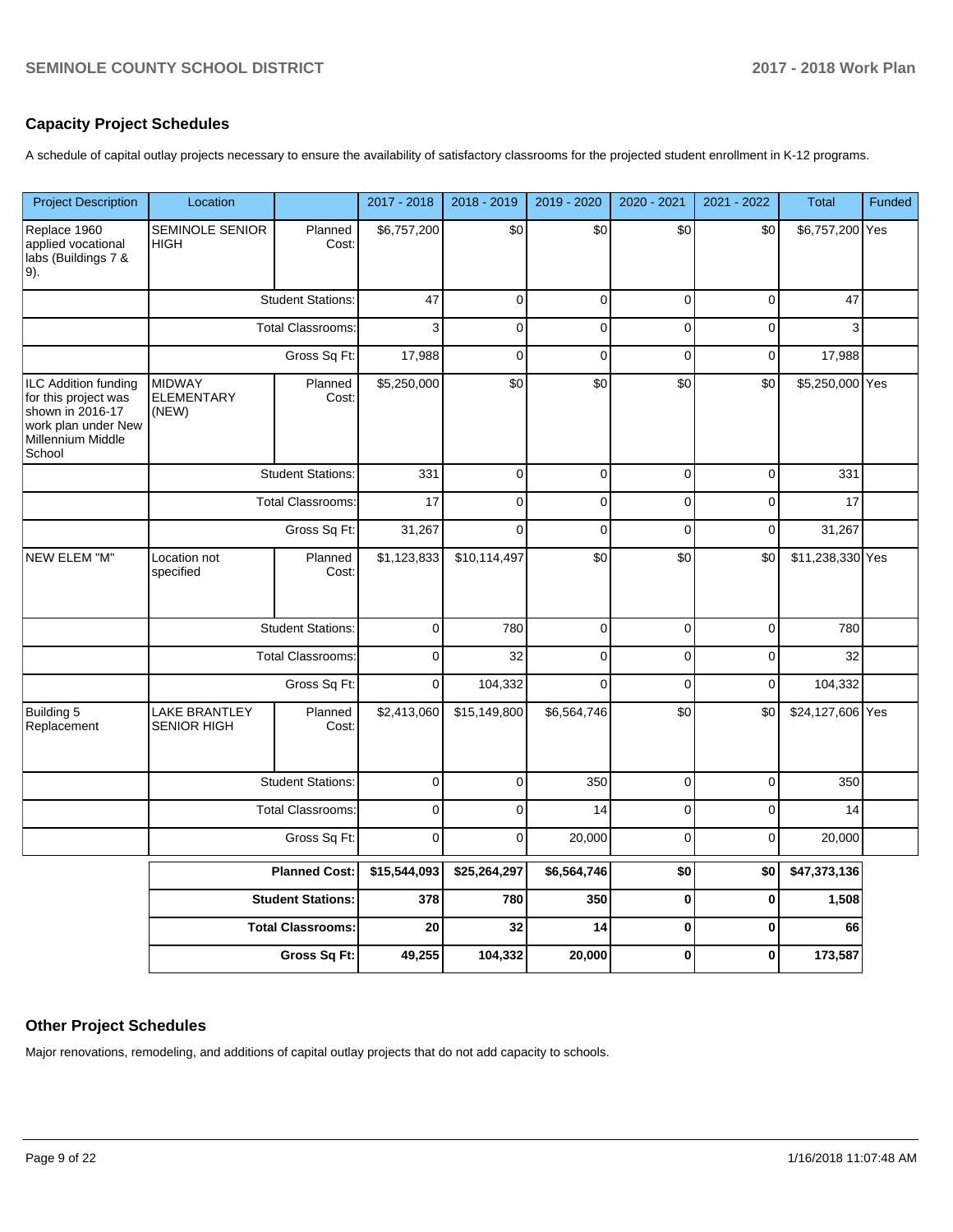| <b>Project Description</b>                                                                                                                                                      | Location                                   | 2017 - 2018<br><b>Actual Budget</b> | 2018 - 2019<br>Projected | 2019 - 2020<br>Projected | 2020 - 2021<br>Projected | 2021 - 2022<br>Projected | <b>Total</b>               | Funded |
|---------------------------------------------------------------------------------------------------------------------------------------------------------------------------------|--------------------------------------------|-------------------------------------|--------------------------|--------------------------|--------------------------|--------------------------|----------------------------|--------|
| Campus Wide Replacement &<br>Remodeling                                                                                                                                         | <b>BEAR LAKE</b><br><b>ELEMENTARY</b>      | \$0                                 | \$0                      | \$0                      | \$0                      | \$1,676,006              | \$1,676,006 Yes            |        |
| District Wide Playground<br>Surfaces and Equipment                                                                                                                              | Location not specified                     | \$148,500                           | \$236,250                | \$236,250                | \$283,500                | \$236,250                | \$1,140,750 Yes            |        |
| Replacement, Remodeling and<br>Gym Floor                                                                                                                                        | <b>SOUTH SEMINOLE</b><br><b>MIDDLE</b>     | \$0                                 | \$0                      | \$307,779                | \$2,770,015              | \$0                      | \$3,077,794 Yes            |        |
| Replace Buildings 9 & 10                                                                                                                                                        | LYMAN SENIOR HIGH                          | \$0                                 | \$0                      | \$0                      | \$469,598                | \$4,226,378              | \$4,695,976 Yes            |        |
| Remodeling/Renovations                                                                                                                                                          | LAKE HOWELL SENIOR<br><b>HIGH</b>          | \$0                                 | \$0                      | \$0                      | \$1,342,389              | \$12,081,498             | \$13,423,887 Yes           |        |
| Remodel 1988 Buildings 3,5,6<br>& 7                                                                                                                                             | <b>WINTER SPRINGS</b><br><b>ELEMENTARY</b> | \$0                                 | \$0                      | \$0                      | \$0                      | \$633,478                | \$633,478 Yes              |        |
| Bus Lift Replacement                                                                                                                                                            | <b>TRANSPORTATION</b>                      | \$260,000                           | \$0                      | \$260,000                | \$0                      | \$260,000                | \$780,000 Yes              |        |
| <b>Stadium Structures</b>                                                                                                                                                       | Location not specified                     | \$950,000                           | \$0                      | \$0                      | \$0                      | \$0                      | \$950,000 Yes              |        |
| Contingency                                                                                                                                                                     | Location not specified                     | \$6,750,000                         | \$0                      | \$0                      | \$0                      | \$0                      | \$6,750,000 Yes            |        |
| Replace 1960 cafeteria,<br>administration and classrooms<br>(Buildings 1-8). Remodel 1988<br>art/music and classrooms<br>(Buildings 11 and 12). Improve<br>vehicle circulation. | <b>CASSELBERRY</b><br><b>ELEMENTARY</b>    | \$0                                 | \$0                      | \$1,545,785              | \$13,912,062             | \$0                      | \$15,457,847 Yes           |        |
| Replace 1955 administration,<br>cafeteria/multipurpose and<br>classrooms (Buildings 1-10, 15<br>& 18), and 1974 media<br>(building 16). Improve site<br>drainage.               | PINE CREST<br><b>ELEMENTARY</b>            | \$1,000,000                         | \$1,419,676              | \$21,777,084             | \$0                      | \$0                      | \$24,196,760 Yes           |        |
| Fire Alarm/Mass Notification<br>Systems                                                                                                                                         | Location not specified                     | \$1,300,000                         | \$1,300,000              | \$1,400,000              | \$1,400,000              | \$1,400,000              | \$6,800,000 Yes            |        |
| PA Paging Systems                                                                                                                                                               | Location not specified                     | \$315,000                           | \$345,000                | \$270,000                | \$275,000                | \$280,000                | \$1,485,000 Yes            |        |
| <b>Balloon Interest Payment</b>                                                                                                                                                 | Location not specified                     | \$0                                 | \$0                      | \$2,312,750              | \$0                      | \$0                      | \$2,312,750 Yes            |        |
| Miscellaneous Planning<br>Projects                                                                                                                                              | Location not specified                     | \$100,000                           | \$100,000                | \$100,000                | \$100,000                | \$100,000                | \$500,000 Yes              |        |
| 25th Place Refurbishment                                                                                                                                                        | Location not specified                     | \$300,000                           | \$0                      | \$0                      | \$0                      | \$0                      | \$300,000 Yes              |        |
| Remodel Building 1 & Cafeteria IDYLLWILDE                                                                                                                                       | <b>ELEMENTARY</b>                          | \$0                                 | \$0                      | \$0                      | \$0                      | \$186.424                | \$186,424 Yes              |        |
| Remodel 1982 Building 1                                                                                                                                                         | KEETH ELEMENTARY                           | \$0                                 | \$0                      | \$1,460,077              | \$13,140,689             | \$0                      | \$14,600,766 Yes           |        |
| Additions/Remodeling/Renovati LAWTON ELEMENTARY<br>ons                                                                                                                          |                                            | \$0                                 | \$0                      | \$0                      | \$0                      | \$1,256,721              | \$1,256,721 Yes            |        |
|                                                                                                                                                                                 |                                            | \$11,123,500                        | \$3,400,926              | \$29,669,725             | \$33,693,253             |                          | \$22,336,755 \$100,224,159 |        |

# **Additional Project Schedules**

Any projects that are not identified in the last approved educational plant survey.

Nothing reported for this section.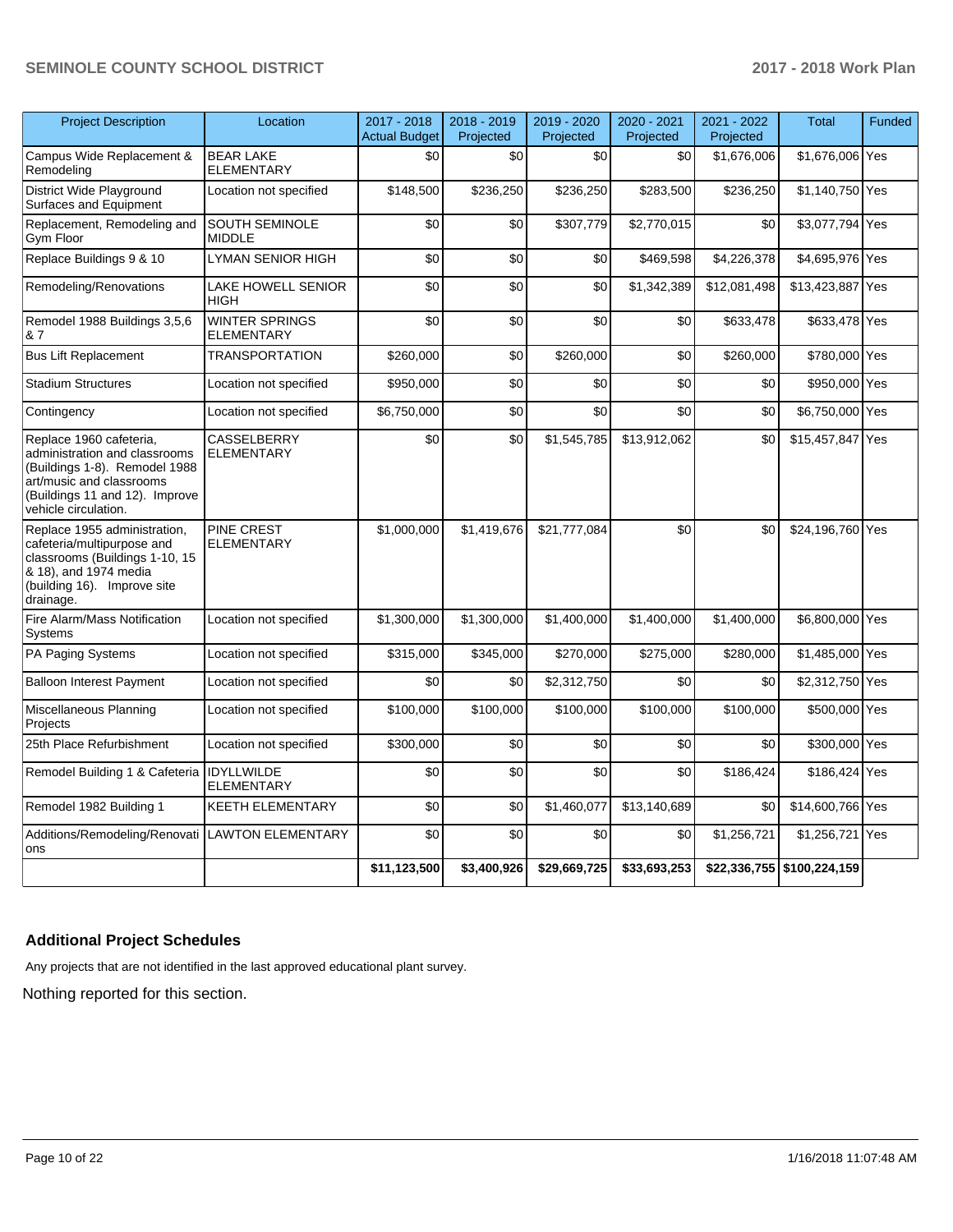# **Non Funded Growth Management Project Schedules**

Schedule indicating which projects, due to planned development, that CANNOT be funded from current revenues projected over the next five years.

Nothing reported for this section.

# **Tracking**

# **Capacity Tracking**

| Location                                    | $2017 -$<br>2018 Satis.<br>Stu. Sta. | Actual<br>$2017 -$<br><b>2018 FISH</b><br>Capacity | Actual<br>$2016 -$<br>2017<br><b>COFTE</b> | # Class<br><b>Rooms</b> | Actual<br>Average<br>$2017 -$<br>2018 Class<br><b>Size</b> | Actual<br>$2017 -$<br>2018<br><b>Utilization</b> | <b>New</b><br>Stu.<br>Capacity | <b>New</b><br>Rooms to<br>be<br>Added/Re<br>moved | Projected<br>$2021 -$<br>2022<br><b>COFTE</b> | Projected<br>$2021 -$<br>2022<br><b>Utilization</b> | Projected<br>$2021 -$<br><b>2022 Class</b><br><b>Size</b> |
|---------------------------------------------|--------------------------------------|----------------------------------------------------|--------------------------------------------|-------------------------|------------------------------------------------------------|--------------------------------------------------|--------------------------------|---------------------------------------------------|-----------------------------------------------|-----------------------------------------------------|-----------------------------------------------------------|
| <b>HAMILTON</b><br><b>ELEMENTARY</b>        | 838                                  | 838                                                | 668                                        | 45                      | 15                                                         | 80.00%                                           | $\Omega$                       | $\Omega$                                          | 669                                           | 80.00%                                              | 15                                                        |
| <b>BEAR LAKE</b><br><b>ELEMENTARY</b>       | 1,178                                | 1,178                                              | 1.049                                      | 60                      | 17                                                         | 89.00 %                                          | $\Omega$                       | $\Omega$                                          | 1.111                                         | 94.00%                                              | 19                                                        |
| <b>ENGLISH ESTATES</b><br><b>ELEMENTARY</b> | 847                                  | 847                                                | 772                                        | 47                      | 16                                                         | 91.00 %                                          | $\Omega$                       | $\Omega$                                          | 710                                           | 84.00 %                                             | 15                                                        |
| <b>GENEVA ELEMENTARY</b>                    | 656                                  | 656                                                | 526                                        | 34                      | 15                                                         | 80.00%                                           | $\Omega$                       | $\mathbf{0}$                                      | 550                                           | 84.00 %                                             | 16                                                        |
| <b>LAKE MARY SENIOR</b><br><b>HIGH</b>      | 3,086                                | 2,931                                              | 2,807                                      | 130                     | 22                                                         | 96.00 %                                          | $\Omega$                       | $\mathbf 0$                                       | 2,798                                         | 95.00 %                                             | 22                                                        |
| <b>LAKE MARY</b><br><b>ELEMENTARY</b>       | 1,064                                | 1,064                                              | 916                                        | 56                      | 16                                                         | 86.00 %                                          | $\Omega$                       | $\Omega$                                          | 892                                           | 84.00%                                              | 16                                                        |
| <b>WICKLOW ELEMENTARY</b>                   | 895                                  | 895                                                | 714                                        | 48                      | 15                                                         | 80.00%                                           | $\Omega$                       | $\mathbf 0$                                       | 757                                           | 85.00 %                                             | 16                                                        |
| <b>EVANS ELEMENTARY</b>                     | 980                                  | 980                                                | 896                                        | 50                      | 18                                                         | 91.00%                                           | $\Omega$                       | $\mathbf{0}$                                      | 957                                           | 98.00 %                                             | 19                                                        |
| HAGERTY HIGH<br><b>SCHOOL</b>               | 2,824                                | 2,682                                              | 2,088                                      | 113                     | 18                                                         | 78.00 %                                          | $\Omega$                       | $\Omega$                                          | 2,232                                         | 83.00 %                                             | 20                                                        |
| <b>BENTLEY ELEMENTARY</b>                   | 1,022                                | 1,022                                              | 954                                        | 55                      | 17                                                         | 93.00 %                                          | $\Omega$                       | $\Omega$                                          | 918                                           | 90.00 %                                             | 17                                                        |
| <b>INDIAN TRAILS MIDDLE</b>                 | 1,604                                | 1,443                                              | 1,126                                      | 67                      | 17                                                         | 78.00 %                                          | $\Omega$                       | $\Omega$                                          | 1.245                                         | 86.00 %                                             | 19                                                        |
| <b>EARLY LEARNING</b><br><b>CENTER</b>      | 208                                  | 208                                                | 75                                         | 12                      | 6                                                          | 36.00 %                                          | $\Omega$                       | $\Omega$                                          | $\Omega$                                      | 0.00%                                               | $\overline{0}$                                            |
| <b>TEAGUE MIDDLE</b>                        | 1,766                                | 1,589                                              | 1,301                                      | 74                      | 18                                                         | 82.00 %                                          | $\Omega$                       | $\Omega$                                          | 1,385                                         | 87.00 %                                             | 19                                                        |
| WINTER SPRINGS<br><b>SENIOR HIGH</b>        | 2,587                                | 2,457                                              | 2,275                                      | 108                     | 21                                                         | 93.00 %                                          | 0                              | $\Omega$                                          | 2,126                                         | 87.00 %                                             | 20                                                        |
| <b>HIGHLANDS</b><br><b>ELEMENTARY</b>       | 668                                  | 668                                                | 639                                        | 38                      | 17                                                         | 96.00 %                                          | $\Omega$                       | $\mathbf{0}$                                      | 600                                           | 90.00 %                                             | 16                                                        |
| CARILLON<br><b>ELEMENTARY</b>               | 1,004                                | 1,004                                              | 1.000                                      | 54                      | 19                                                         | 100.00%                                          | $\Omega$                       | $\overline{0}$                                    | 999                                           | 100.00%                                             | 19                                                        |
| WEKIVA ELEMENTARY                           | 855                                  | 855                                                | 808                                        | 47                      | 17                                                         | 95.00 %                                          | $\Omega$                       | $\Omega$                                          | 821                                           | 96.00 %                                             | 17                                                        |
| <b>KEETH ELEMENTARY</b>                     | 721                                  | 721                                                | 701                                        | 39                      | 18                                                         | 97.00 %                                          | $\Omega$                       | $\Omega$                                          | 639                                           | 89.00 %                                             | 16                                                        |
| <b>GREENWOOD LAKES</b><br><b>MIDDLE</b>     | 1,407                                | 1,266                                              | 923                                        | 60                      | 15                                                         | 73.00 %                                          | $\Omega$                       | $\Omega$                                          | 895                                           | 71.00 %                                             | 15                                                        |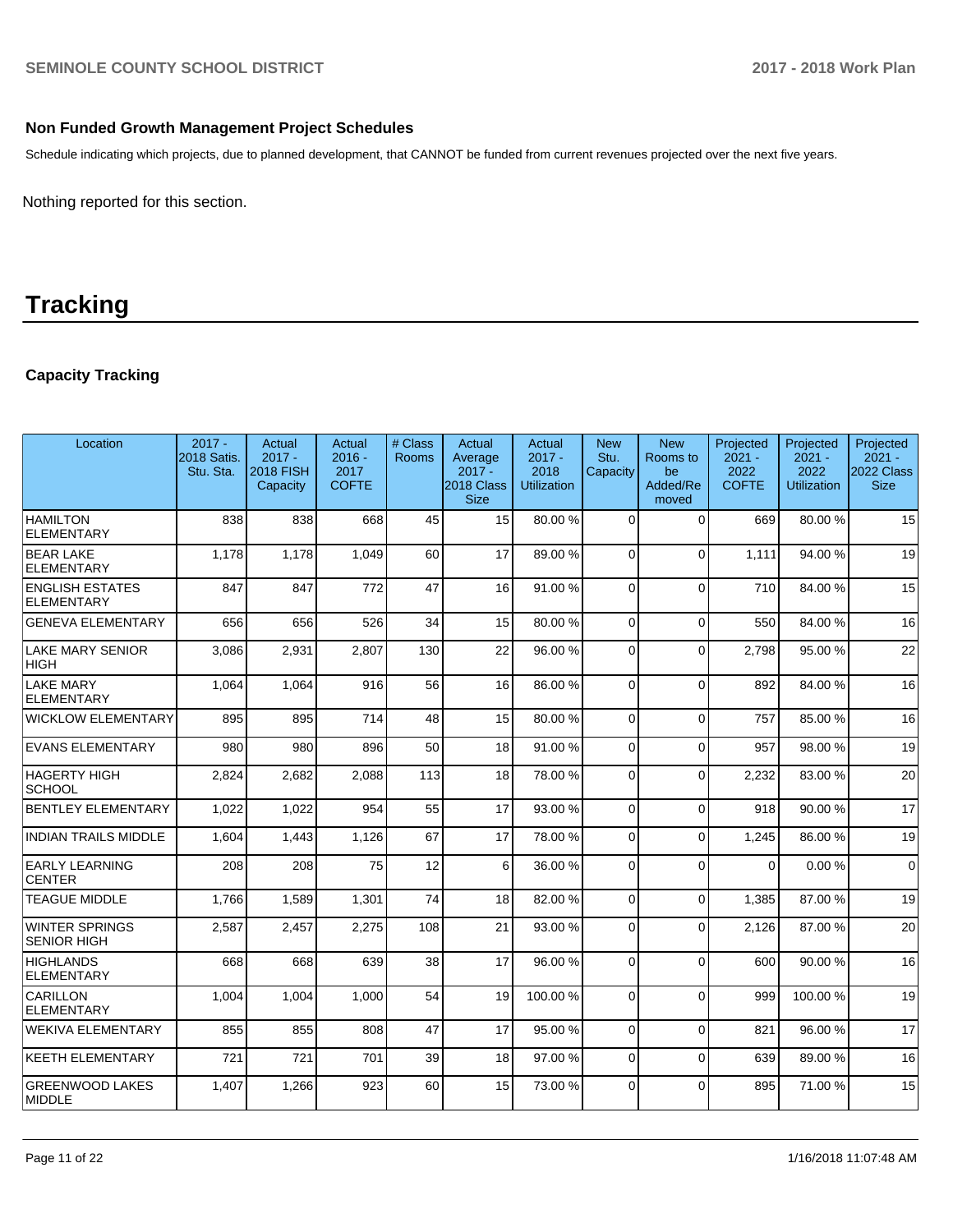| <b>STENSTROM</b><br><b>ELEMENTARY</b>                                       | 699   | 699   | 643         | 37  | 17             | 92.00 % | 0              | $\Omega$    | 669         | 96.00 % | 18          |
|-----------------------------------------------------------------------------|-------|-------|-------------|-----|----------------|---------|----------------|-------------|-------------|---------|-------------|
| <b>HEATHROW</b><br><b>ELEMENTARY</b>                                        | 979   | 979   | 866         | 52  | 17             | 88.00 % | 0              | $\Omega$    | 862         | 88.00 % | 17          |
| <b>PARTIN ELEMENTARY</b>                                                    | 826   | 826   | 706         | 42  | 17             | 85.00 % | $\mathbf 0$    | $\Omega$    | 711         | 86.00 % | 17          |
| <b>ALTAMONTE</b><br><b>ELEMENTARY</b>                                       | 941   | 941   | 759         | 50  | 15             | 81.00%  | 0              | $\mathbf 0$ | 728         | 77.00 % | 15          |
| <b>SABAL POINT</b><br><b>ELEMENTARY</b>                                     | 920   | 920   | 874         | 50  | 17             | 95.00 % | 0              | $\Omega$    | 882         | 96.00 % | 18          |
| <b>WOODLANDS</b><br><b>ELEMENTARY</b>                                       | 930   | 930   | 883         | 50  | 18             | 95.00 % | $\mathbf 0$    | $\Omega$    | 747         | 80.00 % | 15          |
| <b>LAKE ORIENTA</b><br><b>ELEMENTARY</b>                                    | 816   | 816   | 732         | 46  | 16             | 90.00 % | 0              | $\mathbf 0$ | 673         | 82.00 % | 15          |
| <b>STERLING PARK</b><br><b>ELEMENTARY</b>                                   | 980   | 980   | 805         | 52  | 15             | 82.00 % | $\Omega$       | $\Omega$    | 835         | 85.00 % | 16          |
| <b>ROCK LAKE MIDDLE</b>                                                     | 1,260 | 1,134 | 875         | 53  | 17             | 77.00 % | $\mathbf 0$    | 0           | 902         | 80.00%  | 17          |
| <b>FOREST CITY</b><br><b>ELEMENTARY</b>                                     | 919   | 919   | 895         | 51  | 18             | 97.00 % | $\mathbf 0$    | $\Omega$    | 850         | 92.00 % | 17          |
| <b>RED BUG ELEMENTARY</b>                                                   | 916   | 916   | 834         | 48  | 17             | 91.00%  | $\mathbf 0$    | $\Omega$    | 817         | 89.00 % | 17          |
| <b>IDYLLWILDE</b><br><b>ELEMENTARY</b>                                      | 955   | 955   | 819         | 51  | 16             | 86.00 % | 0              | $\mathbf 0$ | 750         | 79.00 % | 15          |
| <b>EASTBROOK</b><br><b>ELEMENTARY</b>                                       | 848   | 848   | 765         | 47  | 16             | 90.00 % | $\mathbf 0$    | $\Omega$    | 766         | 90.00 % | 16          |
| <b>TUSKAWILLA MIDDLE</b>                                                    | 1,378 | 1,240 | 1,052       | 61  | 17             | 85.00 % | $\mathbf 0$    | $\mathbf 0$ | 1,077       | 87.00 % | 18          |
| <b>LAKE HOWELL SENIOR</b><br><b>HIGH</b>                                    | 2,472 | 2,348 | 2,085       | 102 | 20             | 89.00 % | $\mathbf 0$    | $\Omega$    | 2,163       | 92.00 % | 21          |
| <b>RAINBOW ELEMENTARY</b>                                                   | 726   | 726   | 754         | 41  | 18             | 104.00% | $\mathbf 0$    | $\mathbf 0$ | 724         | 100.00% | 18          |
| <b>WINTER SPRINGS</b><br><b>ELEMENTARY</b>                                  | 721   | 721   | 655         | 39  | 17             | 91.00 % | 0              | $\mathbf 0$ | 635         | 88.00 % | 16          |
| <b>SPRING LAKE</b><br><b>ELEMENTARY</b>                                     | 837   | 837   | 684         | 45  | 15             | 82.00 % | 0              | $\Omega$    | 700         | 84.00 % | 16          |
| <b>OVIEDO SENIOR HIGH</b>                                                   | 2,990 | 2,840 | 2,397       | 121 | 20             | 84.00 % | $\mathbf 0$    | $\mathbf 0$ | 2,445       | 86.00 % | 20          |
| ILYMAN SENIOR HIGH                                                          | 2,808 | 2,667 | 2,496       | 118 | 21             | 94.00 % | 0              | $\Omega$    | 2,342       | 88.00 % | 20          |
| <b>LAKE BRANTLEY</b><br><b>SENIOR HIGH</b>                                  | 3,156 | 2,998 | 2,674       | 129 | 21             | 89.00 % | 333            | 14          | 2,676       | 80.00 % | 19          |
| <b>WILSON ELEMENTARY</b>                                                    | 1,047 | 1,047 | 978         | 57  | 17             | 93.00 % | 0              | $\Omega$    | 955         | 91.00 % | 17          |
| <b>CROOMS ACADEMY OF</b><br><b>INFORMATION</b><br><b>TECHNOLOGY</b>         | 943   | 801   | 508         | 38  | 13             | 63.00 % | 0              | $\mathbf 0$ | 656         | 82.00 % | 17          |
| <b>GOLDSBORO</b><br><b>ELEMENTARY</b>                                       | 1,050 | 1,050 | 832         | 56  | 15             | 79.00 % | $\overline{0}$ | $\Omega$    | 881         | 84.00 % | 16          |
| <b>JACKSON HEIGHTS</b><br><b>MIDDLE</b>                                     | 1,632 | 1,468 | 1,245       | 68  | 18             | 85.00 % | 0              | $\Omega$    | 1,329       | 91.00 % | 20          |
| MIDWAY ELEMENTARY<br>(OLD)                                                  | 202   | 0     | $\mathbf 0$ | 12  | $\mathbf 0$    | 0.00%   | 0              | $\mathbf 0$ | 0           | 0.00%   | $\mathbf 0$ |
| <b>ROSENWALD</b><br><b>EXCEPTIONAL</b><br>STUDENT EDUCATION<br>CENTER (OLD) | 138   | 0     | 0           | 14  | $\overline{0}$ | 0.00%   | $\mathbf 0$    | $\Omega$    | $\mathbf 0$ | 0.00%   | 0           |
| MIDWAY ELEMENTARY<br>(NEW)                                                  | 1,004 | 1,004 | 890         | 53  | 17             | 89.00 % | 331            | 17          | 894         | 67.00 % | 13          |
| JOURNEYS ACADEMY                                                            | 440   | 396   | 90          | 20  | 5              | 23.00 % | 0              | $\mathbf 0$ | 70          | 18.00 % | 4           |
| <b>ENDEAVOR SCHOOL</b>                                                      | 252   | 252   | 56          | 22  | 3              | 22.00 % | 0              | $\mathbf 0$ | 65          | 26.00 % | 3           |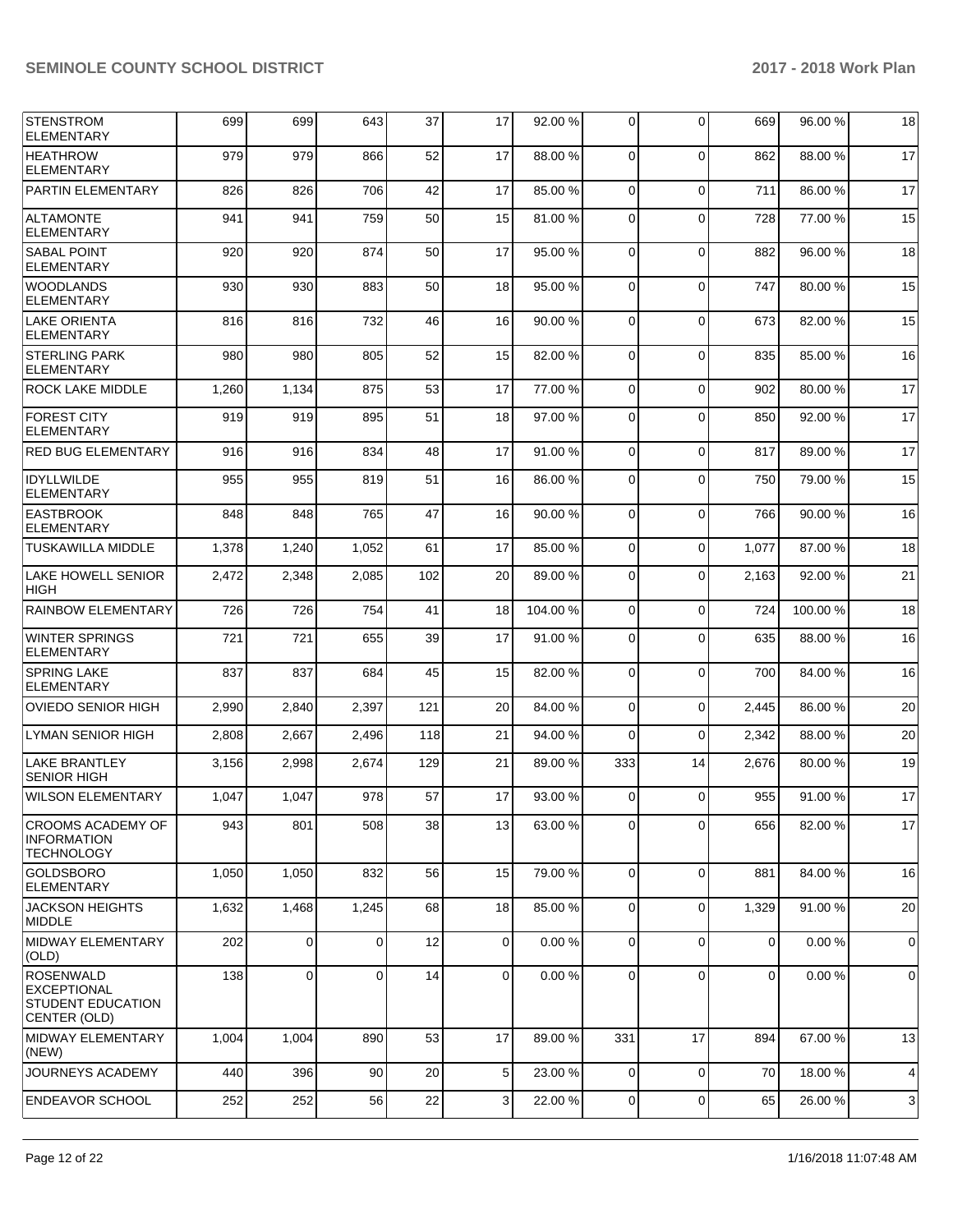| <b>NEW MILLENNIUM</b><br>MIDDLE SCHOOL   | 1,950  | $\Omega$ | $\Omega$ | 84    | $\Omega$       | 0.00%   | $\Omega$ | $\Omega$ | 1,559    | 0.00%   | 19          |
|------------------------------------------|--------|----------|----------|-------|----------------|---------|----------|----------|----------|---------|-------------|
| <b>SOUTH SEMINOLE</b><br><b>MIDDLE</b>   | 1,437  | 1,293    | 1,127    | 65    | 17             | 87.00 % | $\Omega$ | $\Omega$ | 1.070    | 83.00 % | 16          |
| <b>CASSELBERRY</b><br>ELEMENTARY         | 864    | 864      | 670      | 46    | 15             | 78.00%  | $\Omega$ | $\Omega$ | 734      | 85.00 % | 16          |
| MILLENNIUM MIDDLE                        | 2,074  | 1,866    | 1,523    | 88    | 17             | 82.00%  | $\Omega$ | $\Omega$ | $\Omega$ | 0.00%   | $\mathbf 0$ |
| LAYER ELEMENTARY<br><b>SCHOOL</b>        | 714    | 714      | 662      | 40    | 17             | 93.00 % | $\Omega$ | $\Omega$ | 495      | 69.00 % | 12          |
| WALKER ELEMENTARY<br> SCHOOL             | 925    | 925      | 741      | 48    | 15             | 80.00 % | $\Omega$ | $\Omega$ | 756      | 82.00 % | 16          |
| <b>IMARKHAM WOODS</b><br><b>MIDDLE</b>   | 1,390  | 1,251    | 1,179    | 60    | 20             | 94.00 % | $\Omega$ | $\Omega$ | 1.148    | 92.00 % | 19          |
| <b>CHILES MIDDLE</b><br> SCHOOL          | 1,584  | 1,425    | 1,320    | 68    | 19             | 93.00 % | $\Omega$ | $\Omega$ | 1,300    | 91.00%  | 19          |
| <b>CRYSTAL LAKE</b><br><b>ELEMENTARY</b> | 879    | 879      | 763      | 47    | 16             | 87.00 % | $\Omega$ | $\Omega$ | 752      | 86.00 % | 16          |
| <b>LONGWOOD</b><br>ELEMENTARY            | 612    | $\Omega$ | 0        | 33    | $\overline{0}$ | 0.00%   | $\Omega$ | $\Omega$ | 482      | 0.00%   | 15          |
| MILWEE MIDDLE                            | 1,491  | 1,341    | 1,390    | 65    | 21             | 104.00% | $\Omega$ | $\Omega$ | 1.463    | 109.00% | 23          |
| LAWTON ELEMENTARY                        | 816    | 816      | 783      | 46    | 17             | 96.00 % | $\Omega$ | $\Omega$ | 828      | 101.00% | 18          |
| <b>PINE CREST</b><br><b>FI FMFNTARY</b>  | 992    | 992      | 734      | 51    | 14             | 74.00 % | $\Omega$ | $\Omega$ | 698      | 70.00 % | 14          |
| <b>SANFORD MIDDLE</b>                    | 1,782  | 1,603    | 1,592    | 74    | 22             | 99.00 % | $\Omega$ | $\Omega$ | 1.529    | 95.00 % | 21          |
| <b>SEMINOLE SENIOR</b><br><b>IHIGH</b>   | 3,502  | 3,326    | 3,050    | 142   | 21             | 92.00 % | 45       | 3        | 3.251    | 96.00 % | 22          |
|                                          | 79.007 | 72,857   | 63,619   | 3,719 | 17             | 87.32 % | 709      | 34       | 64.173   | 87.23%  | 17          |

The COFTE Projected Total (64,173) for 2021 - 2022 must match the Official Forecasted COFTE Total (64,172 ) for 2021 - 2022 before this section can be completed. In the event that the COFTE Projected Total does not match the Official forecasted COFTE, then the Balanced Projected COFTE Table should be used to balance COFTE.

| Projected COFTE for 2021 - 2022 |        |
|---------------------------------|--------|
| Elementary (PK-3)               | 19,012 |
| Middle (4-8)                    | 24.408 |
| High (9-12)                     | 20,753 |
|                                 | 64.172 |

| <b>Grade Level Type</b> | <b>Balanced Projected</b><br>COFTE for 2021 - 2022 |
|-------------------------|----------------------------------------------------|
| Elementary (PK-3)       |                                                    |
| Middle $(4-8)$          |                                                    |
| High (9-12)             |                                                    |
|                         | 64,173                                             |

# **Relocatable Replacement**

Number of relocatable classrooms clearly identified and scheduled for replacement in the school board adopted financially feasible 5-year district work program.

| Location                               | 2017 - 2018 | 2018 - 2019 | 2019 - 2020 | 2020 - 2021 | 2021 - 2022 | Year 5 Total |
|----------------------------------------|-------------|-------------|-------------|-------------|-------------|--------------|
| <b>Total Relocatable Replacements:</b> |             |             |             |             |             |              |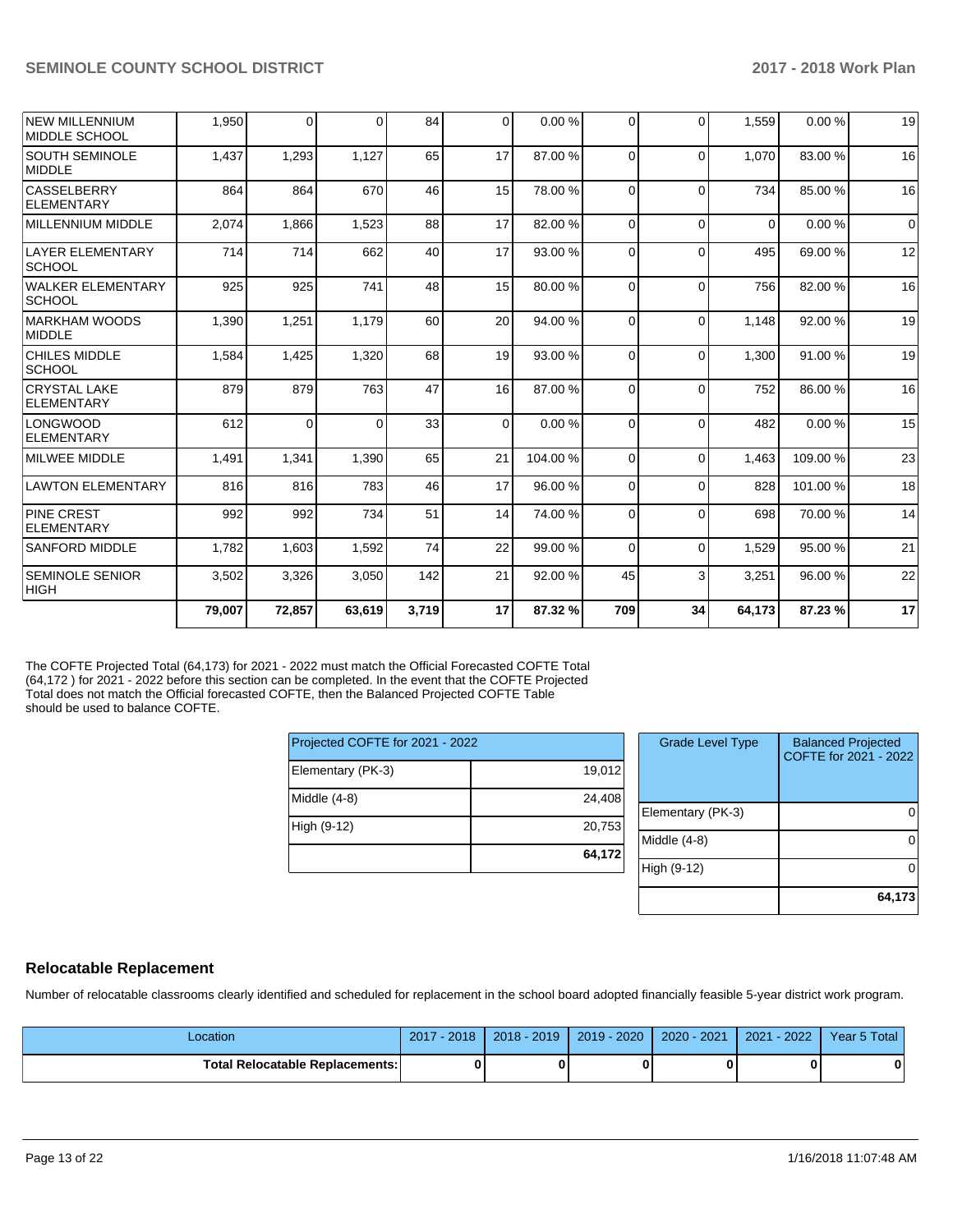## **Charter Schools Tracking**

Information regarding the use of charter schools.

| Location-Type                      | # Relocatable<br>units or<br>permanent<br>classrooms | Owner      | Year Started or I<br>Scheduled | Student<br><b>Stations</b> | <b>Students</b><br>Enrolled | Years in<br>Contract | <b>Total Charter</b><br><b>Students</b><br>projected for<br>2021 - 2022 |
|------------------------------------|------------------------------------------------------|------------|--------------------------------|----------------------------|-----------------------------|----------------------|-------------------------------------------------------------------------|
| Choices In Learning                |                                                      | 20 PRIVATE | 2002                           | 670                        | 692                         | 15 <sub>l</sub>      | 692                                                                     |
| UCP (Pre-K Only)                   |                                                      | 10 PRIVATE | 2003                           | 110                        | 127 <sub>1</sub>            | 14 <sub>1</sub>      | 127                                                                     |
| Galileo School for Gifted Learning |                                                      | 24 PRIVATE | 2011                           | 443                        | 580                         |                      | 580                                                                     |
| Seminole Science                   |                                                      | 21 PRIVATE | 2015                           | 525                        | 494                         |                      | 494                                                                     |
|                                    | <b>751</b>                                           |            |                                | 1,748                      | 1,893                       |                      | 1,893                                                                   |

# **Special Purpose Classrooms Tracking**

The number of classrooms that will be used for certain special purposes in the current year, by facility and type of classroom, that the district will, 1), not use for educational purposes, and 2), the co-teaching classrooms that are not open plan classrooms and will be used for educational purposes.

| School | <b>School Type</b>                   | # of Elementary<br>K-3 Classrooms | $\#$ of Middle 4-8<br><b>Classrooms</b> | # of High $9-12$<br><b>Classrooms</b> | # of $ESE$<br><b>Classrooms</b> | # of Combo<br><b>Classrooms</b> | Total<br><b>Classrooms</b> |
|--------|--------------------------------------|-----------------------------------|-----------------------------------------|---------------------------------------|---------------------------------|---------------------------------|----------------------------|
|        | <b>Total Educational Classrooms:</b> |                                   |                                         |                                       |                                 |                                 | 01                         |
| School | <b>School Type</b>                   | # of Elementary<br>K-3 Classrooms | $\#$ of Middle 4-8<br><b>Classrooms</b> | # of High $9-12$<br><b>Classrooms</b> | # of $ESE$<br>Classrooms        | # of Combo<br><b>Classrooms</b> | Total<br>Classrooms        |
|        | <b>Total Co-Teaching Classrooms:</b> |                                   |                                         |                                       |                                 |                                 | 0                          |

### **Infrastructure Tracking**

**Necessary offsite infrastructure requirements resulting from expansions or new schools. This section should include infrastructure information related to capacity project schedules and other project schedules (Section 4).** 

New Millennium Middle School-deceleration lane, traffic signal, and curb cut.

**Proposed location of planned facilities, whether those locations are consistent with the comprehensive plans of all affected local governments, and recommendations for infrastructure and other improvements to land adjacent to existing facilities. Provisions of 1013.33(12), (13) and (14) and 1013.36 must be addressed for new facilities planned within the 1st three years of the plan (Section 5).** 

New Millennium Middle School and New Elementary "M"

**Consistent with Comp Plan?** Yes

### **Net New Classrooms**

The number of classrooms, by grade level and type of construction, that were added during the last fiscal year.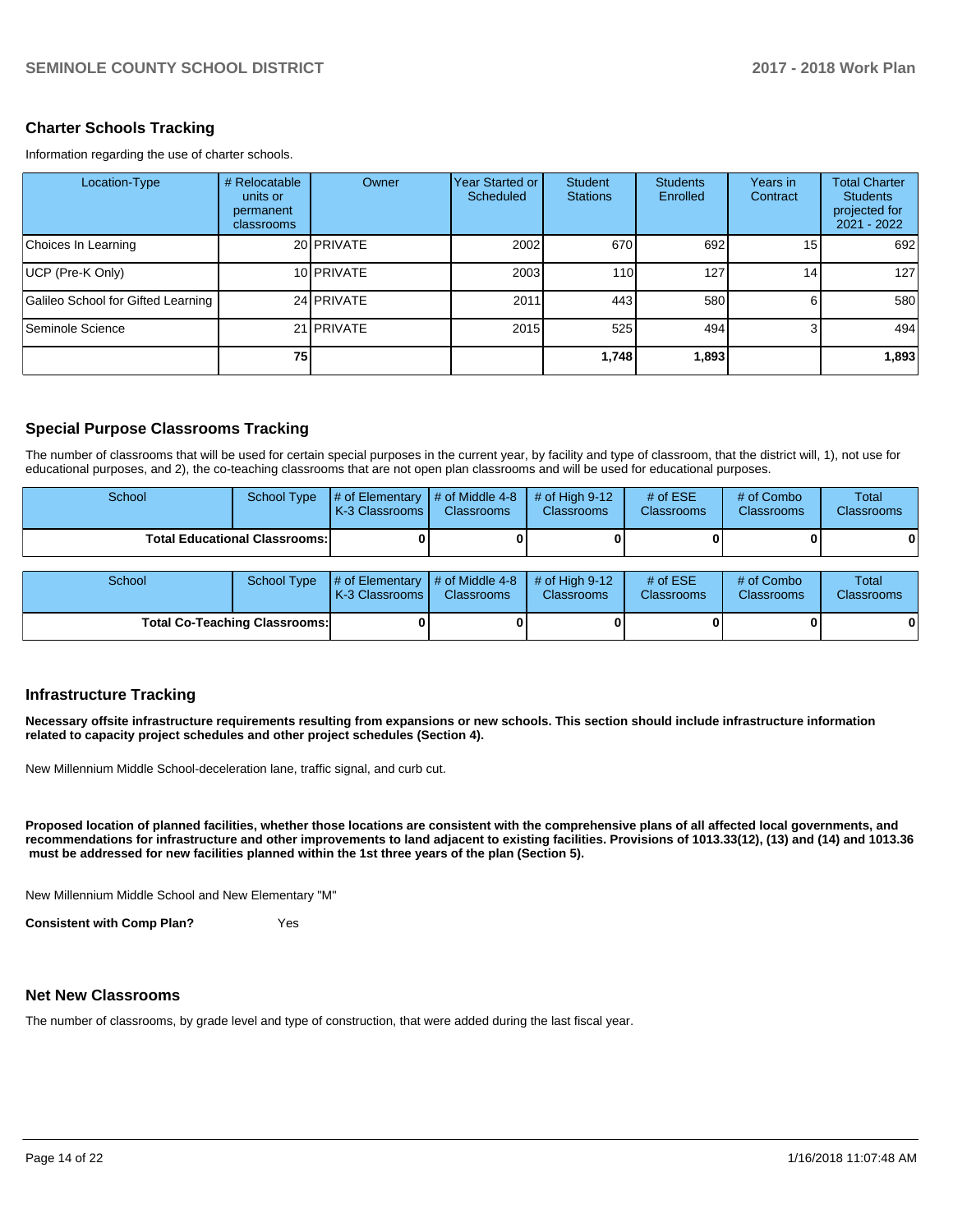| List the net new classrooms added in the 2016 - 2017 fiscal year.                                                                                       |                              |                            |                                                                        |                        | List the net new classrooms to be added in the 2017 - 2018 fiscal<br>year. |                            |                                |                        |
|---------------------------------------------------------------------------------------------------------------------------------------------------------|------------------------------|----------------------------|------------------------------------------------------------------------|------------------------|----------------------------------------------------------------------------|----------------------------|--------------------------------|------------------------|
| "Classrooms" is defined as capacity carrying classrooms that are added to increase<br>capacity to enable the district to meet the Class Size Amendment. |                              |                            | Totals for fiscal year 2017 - 2018 should match totals in Section 15A. |                        |                                                                            |                            |                                |                        |
| Location                                                                                                                                                | $2016 - 2017$ #<br>Permanent | $2016 - 2017$ #<br>Modular | $2016 - 2017$ #<br>Relocatable                                         | $2016 - 2017$<br>Total | $2017 - 2018$ #<br>Permanent                                               | $2017 - 2018$ #<br>Modular | $2017 - 2018$ #<br>Relocatable | $2017 - 2018$<br>Total |
| Elementary (PK-3)                                                                                                                                       |                              |                            |                                                                        |                        |                                                                            |                            |                                |                        |
| Middle (4-8)                                                                                                                                            | 84                           |                            |                                                                        | 84                     | 17                                                                         |                            |                                | 17                     |
| High (9-12)                                                                                                                                             |                              |                            |                                                                        |                        |                                                                            |                            |                                |                        |
|                                                                                                                                                         | 84                           |                            |                                                                        | 84                     | 20                                                                         |                            |                                | 20                     |

## **Relocatable Student Stations**

Number of students that will be educated in relocatable units, by school, in the current year, and the projected number of students for each of the years in the workplan.

| <b>Site</b>                                                    | 2017 - 2018 | 2018 - 2019 | 2019 - 2020 | 2020 - 2021 | 2021 - 2022    | 5 Year Average |
|----------------------------------------------------------------|-------------|-------------|-------------|-------------|----------------|----------------|
| MILLENNIUM MIDDLE                                              | 352         | $\Omega$    | $\Omega$    | $\Omega$    | $\Omega$       | 70             |
| <b>SOUTH SEMINOLE MIDDLE</b>                                   | 88          | 88          | 88          | 88          | 88             | 88             |
| CASSELBERRY ELEMENTARY                                         | 22          | 22          | 22          | 22          | 22             | 22             |
| <b>WILSON ELEMENTARY</b>                                       | 18          | 18          | 18          | 18          | 18             | 18             |
| <b>CROOMS ACADEMY OF INFORMATION</b><br><b>TECHNOLOGY</b>      | $\Omega$    | 0           | $\Omega$    | $\Omega$    | $\Omega$       | $\mathbf 0$    |
| <b>GOLDSBORO ELEMENTARY</b>                                    | $\Omega$    | $\mathbf 0$ | $\Omega$    | $\Omega$    | $\overline{0}$ | $\overline{0}$ |
| <b>JACKSON HEIGHTS MIDDLE</b>                                  | 88          | 88          | 88          | 88          | 88             | 88             |
| MIDWAY ELEMENTARY (OLD)                                        | $\Omega$    | $\Omega$    | $\Omega$    | $\Omega$    | $\Omega$       | $\overline{0}$ |
| ROSENWALD EXCEPTIONAL STUDENT<br><b>EDUCATION CENTER (OLD)</b> | 0           | $\mathbf 0$ | $\Omega$    | $\Omega$    | $\mathbf 0$    | $\mathbf 0$    |
| <b>RAINBOW ELEMENTARY</b>                                      | 0           | $\mathbf 0$ | $\Omega$    | $\Omega$    | $\overline{0}$ | $\overline{0}$ |
| WINTER SPRINGS ELEMENTARY                                      | $\Omega$    | $\Omega$    | $\Omega$    | $\Omega$    | $\Omega$       | $\overline{0}$ |
| <b>SPRING LAKE ELEMENTARY</b>                                  | 44          | 44          | 44          | 44          | 44             | 44             |
| <b>OVIEDO SENIOR HIGH</b>                                      | $\Omega$    | $\mathbf 0$ | $\Omega$    | $\Omega$    | $\Omega$       | $\overline{0}$ |
| LYMAN SENIOR HIGH                                              | 172         | 172         | 172         | 172         | 172            | 172            |
| LAKE BRANTLEY SENIOR HIGH                                      | 150         | 150         | 150         | $\Omega$    | $\Omega$       | 90             |
| <b>FOREST CITY ELEMENTARY</b>                                  | 0           | 0           | ſ           | $\Omega$    | $\mathbf 0$    | $\overline{0}$ |
| <b>RED BUG ELEMENTARY</b>                                      | $\Omega$    | $\Omega$    | $\Omega$    | $\Omega$    | $\Omega$       | $\overline{0}$ |
| <b>IDYLLWILDE ELEMENTARY</b>                                   | 72          | 72          | 72          | 72          | 72             | 72             |
| <b>EASTBROOK ELEMENTARY</b>                                    | $\Omega$    | $\mathbf 0$ | $\Omega$    | $\Omega$    | $\Omega$       | $\overline{0}$ |
| <b>TUSKAWILLA MIDDLE</b>                                       | $\Omega$    | $\mathbf 0$ | $\Omega$    | $\Omega$    | $\Omega$       | $\overline{0}$ |
| LAKE HOWELL SENIOR HIGH                                        | 0           | 0           | $\Omega$    | $\Omega$    | $\overline{0}$ | $\mathbf 0$    |
| <b>BENTLEY ELEMENTARY</b>                                      | $\Omega$    | $\Omega$    | $\Omega$    | $\Omega$    | $\overline{0}$ | $\overline{0}$ |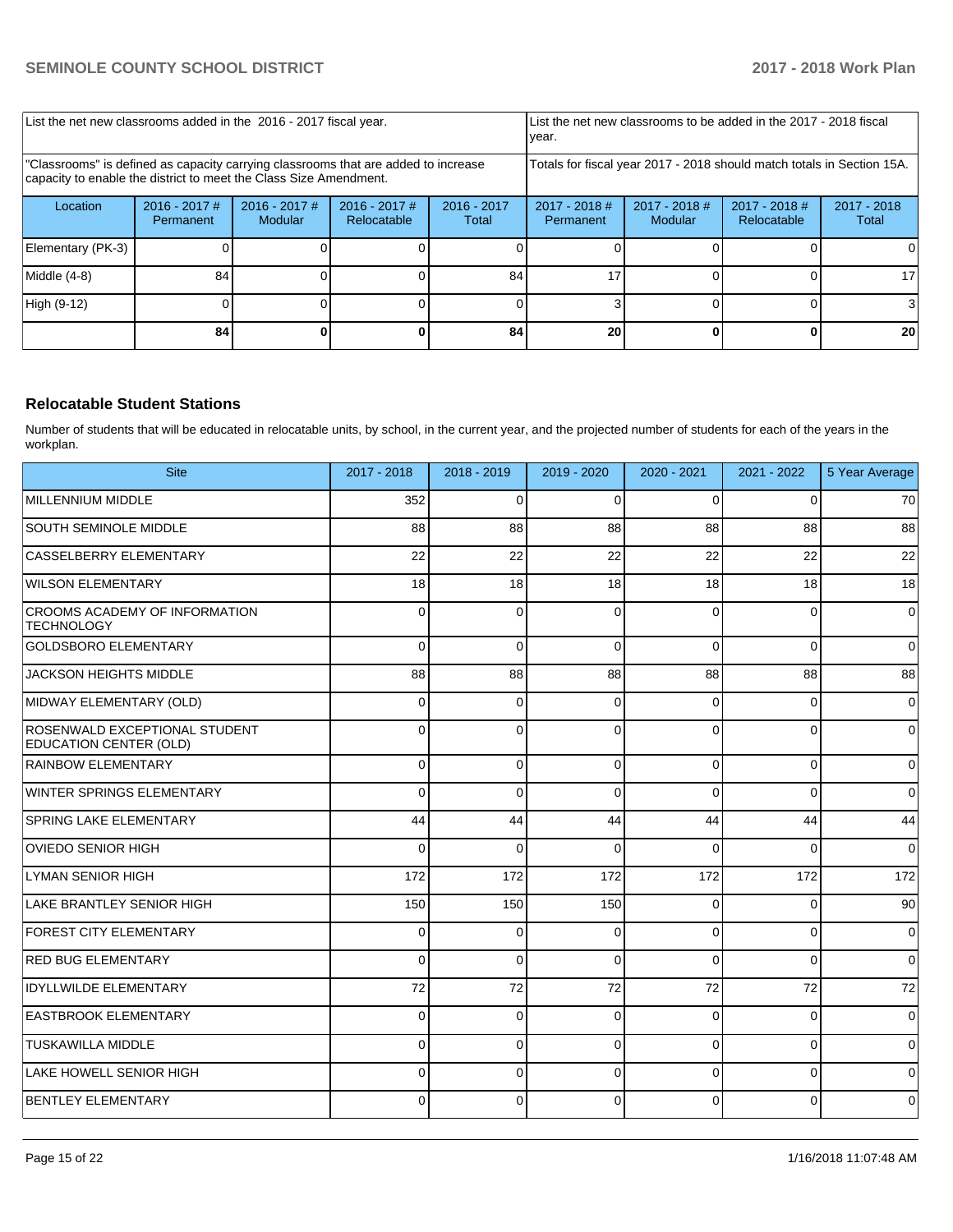| STERLING PARK ELEMENTARY          | $\overline{0}$ | $\overline{0}$ | $\overline{0}$ | $\Omega$       | $\overline{0}$ | 0              |
|-----------------------------------|----------------|----------------|----------------|----------------|----------------|----------------|
| <b>ROCK LAKE MIDDLE</b>           | 0              | 0              | $\Omega$       | $\Omega$       | $\Omega$       | 0              |
| <b>WEKIVA ELEMENTARY</b>          | $\Omega$       | $\Omega$       | $\Omega$       | $\Omega$       | $\Omega$       | $\Omega$       |
| <b>KEETH ELEMENTARY</b>           | 88             | 88             | 88             | 88             | 88             | 88             |
| <b>GREENWOOD LAKES MIDDLE</b>     | 0              | 0              | $\Omega$       | $\Omega$       | $\Omega$       | $\Omega$       |
| <b>STENSTROM ELEMENTARY</b>       | $\Omega$       | $\Omega$       | $\Omega$       | $\Omega$       | $\Omega$       | $\Omega$       |
| <b>HEATHROW ELEMENTARY</b>        | 110            | 110            | 110            | 110            | 110            | 110            |
| <b>PARTIN ELEMENTARY</b>          | 44             | 44             | 44             | 44             | 44             | 44             |
| <b>INDIAN TRAILS MIDDLE</b>       | 44             | 44             | 44             | 44             | 44             | 44             |
| <b>EARLY LEARNING CENTER</b>      | 18             | 18             | 18             | 18             | 18             | 18             |
| <b>TEAGUE MIDDLE</b>              | 0              | 0              | $\Omega$       | $\Omega$       | $\Omega$       | 0              |
| WINTER SPRINGS SENIOR HIGH        | $\Omega$       | $\Omega$       | $\Omega$       | $\Omega$       | $\Omega$       | 0              |
| <b>HIGHLANDS ELEMENTARY</b>       | 36             | 36             | 36             | 36             | 36             | 36             |
| <b>CARILLON ELEMENTARY</b>        | $\Omega$       | 0              | $\Omega$       | $\Omega$       | $\Omega$       | 0              |
| <b>WICKLOW ELEMENTARY</b>         | 44             | 44             | 44             | 44             | 44             | 44             |
| <b>EVANS ELEMENTARY</b>           | 22             | 22             | 22             | 22             | 22             | 22             |
| HAGERTY HIGH SCHOOL               | 0              | 0              | $\Omega$       | $\Omega$       | $\Omega$       | $\Omega$       |
| <b>SEMINOLE SENIOR HIGH</b>       | 0              | 0              | $\Omega$       | $\Omega$       | $\Omega$       | 0              |
| MARKHAM WOODS MIDDLE              | 0              | $\overline{0}$ | $\Omega$       | $\Omega$       | $\Omega$       | $\Omega$       |
| CHILES MIDDLE SCHOOL              | 0              | 0              | $\Omega$       | $\Omega$       | $\mathbf 0$    | 0              |
| <b>CRYSTAL LAKE ELEMENTARY</b>    | $\Omega$       | $\Omega$       | $\Omega$       | $\Omega$       | $\Omega$       | $\Omega$       |
| LAYER ELEMENTARY SCHOOL           | 22             | 22             | 22             | 22             | 22             | 22             |
| <b>WALKER ELEMENTARY SCHOOL</b>   | 0              | $\overline{0}$ | $\Omega$       | $\Omega$       | $\Omega$       | $\Omega$       |
| <b>HAMILTON ELEMENTARY</b>        | $\Omega$       | 0              | $\Omega$       | $\Omega$       | $\mathbf 0$    | $\Omega$       |
| <b>BEAR LAKE ELEMENTARY</b>       | 0              | $\Omega$       | $\Omega$       | $\Omega$       | $\Omega$       | 0              |
| <b>ENGLISH ESTATES ELEMENTARY</b> | $\mathbf 0$    | $\overline{0}$ | $\overline{0}$ | $\overline{0}$ | $\overline{0}$ | 0              |
| <b>GENEVA ELEMENTARY</b>          | 66             | 66             | 66             | 66             | 66             | 66             |
| LAKE MARY SENIOR HIGH             | 150            | 150            | 150            | 150            | 150            | 150            |
| LAKE MARY ELEMENTARY              | 88             | 88             | 88             | 88             | 88             | 88             |
| LONGWOOD ELEMENTARY               | $\mathbf 0$    | 0              | $\Omega$       | $\Omega$       | $\mathbf 0$    | 0              |
| MILWEE MIDDLE                     | 110            | 110            | 110            | 110            | 110            | 110            |
| <b>LAWTON ELEMENTARY</b>          | 0              | $\overline{0}$ | 0              | $\Omega$       | 0              | 0              |
| <b>PINE CREST ELEMENTARY</b>      | 176            | 176            | 176            | $\Omega$       | $\mathbf 0$    | 106            |
| SANFORD MIDDLE                    | 220            | 220            | 220            | 220            | 220            | 220            |
| ALTAMONTE ELEMENTARY              | $\overline{0}$ | $\overline{0}$ | 0              | $\Omega$       | $\mathbf 0$    | $\overline{0}$ |
| SABAL POINT ELEMENTARY            | $\mathbf 0$    | $\overline{0}$ | $\mathbf 0$    | $\overline{0}$ | 0              | $\overline{0}$ |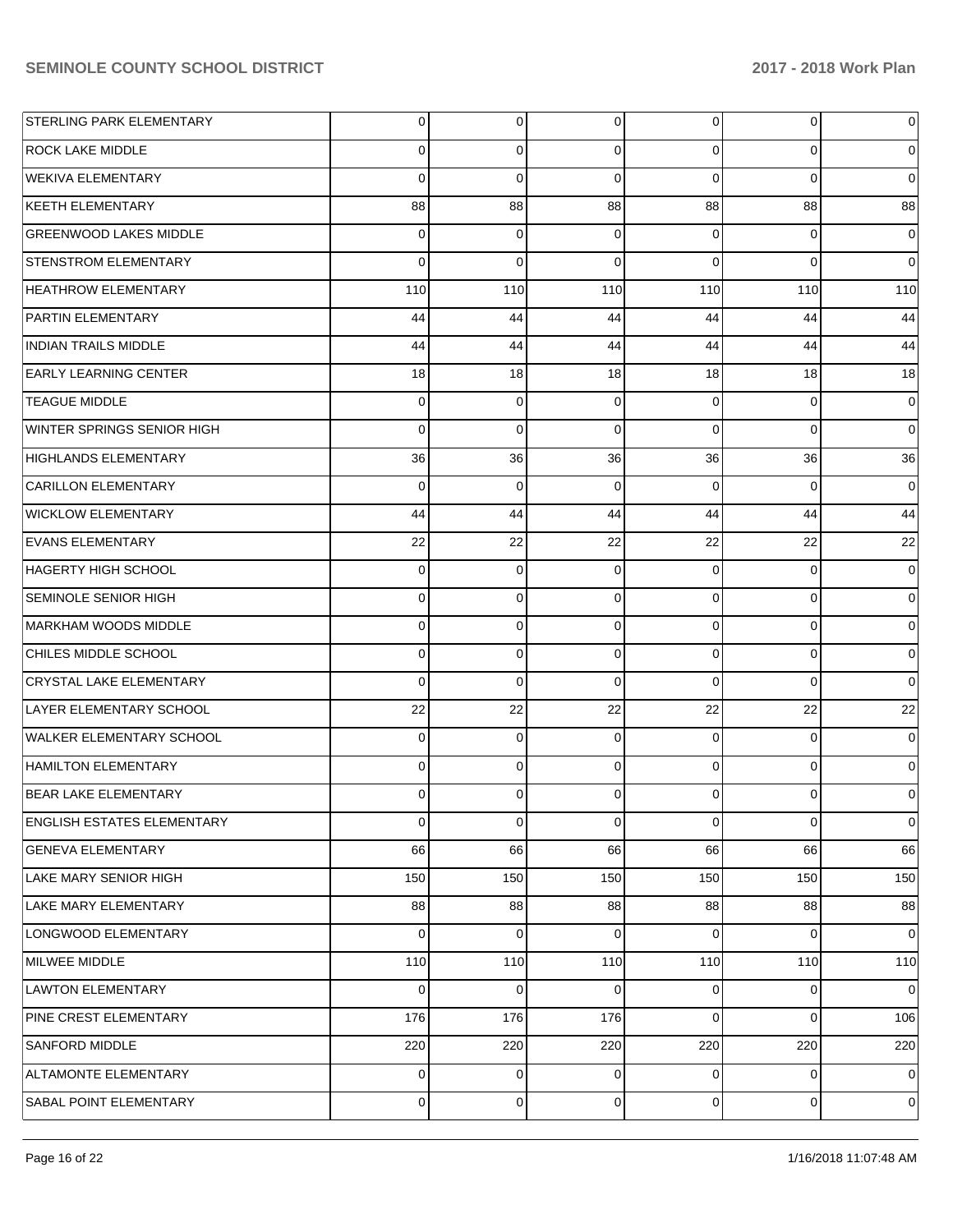| <b>WOODLANDS ELEMENTARY</b>                       | 66     | 66     | 66     | 66     | 66           | 66     |
|---------------------------------------------------|--------|--------|--------|--------|--------------|--------|
| LAKE ORIENTA ELEMENTARY                           | 18     | 18     | 18     | 18     | 18           | 18     |
| MIDWAY ELEMENTARY (NEW)                           | 258    |        |        |        |              | 52     |
| <b>JOURNEYS ACADEMY</b>                           |        |        |        |        |              | 0      |
| <b>ENDEAVOR SCHOOL</b>                            |        |        |        |        |              | 0      |
| <b>INEW MILLENNIUM MIDDLE SCHOOL</b>              |        |        | 0      | 0      | <sup>n</sup> | 0      |
| Totals for SEMINOLE COUNTY SCHOOL DISTRICT        |        |        |        |        |              |        |
| Total students in relocatables by year.           | 2,586  | 1,976  | 1,976  | 1,650  | 1,650        | 1,968  |
| Total number of COFTE students projected by year. | 63,710 | 63,743 | 63,721 | 63,934 | 64,172       | 63,856 |
| Percent in relocatables by year.                  | 4 %    | 3%     | 3%     | 3%     | 3%           | 3%     |

## **Leased Facilities Tracking**

Exising leased facilities and plans for the acquisition of leased facilities, including the number of classrooms and student stations, as reported in the educational plant survey, that are planned in that location at the end of the five year workplan.

| Location                                           | # of Leased<br>Classrooms 2017 -<br>2018 | <b>FISH Student</b><br><b>Stations</b> | Owner  | # of Leased<br>Classrooms 2021 -<br>2022 | <b>FISH Student</b><br><b>Stations</b> |
|----------------------------------------------------|------------------------------------------|----------------------------------------|--------|------------------------------------------|----------------------------------------|
| <b>LAKE BRANTLEY SENIOR HIGH</b>                   | Δ                                        |                                        | 100 WS | $\Omega$                                 | o                                      |
| <b>WICKLOW ELEMENTARY</b>                          | $\Omega$                                 |                                        | 0 WS   | $\Omega$                                 | 0                                      |
| <b>SANFORD MIDDLE</b>                              | $\overline{2}$                           |                                        | 44 WS  | $\overline{2}$                           | 44                                     |
| <b>HAMILTON ELEMENTARY</b>                         | $\Omega$                                 | $\Omega$                               |        | $\Omega$                                 | $\Omega$                               |
| <b>BEAR LAKE ELEMENTARY</b>                        | $\mathbf 0$                              | $\Omega$                               |        | 0                                        | $\Omega$                               |
| <b>ENGLISH ESTATES ELEMENTARY</b>                  | $\mathbf 0$                              | 0                                      |        | 0                                        | 0                                      |
| <b>GENEVA ELEMENTARY</b>                           | $\mathbf 0$                              | 0                                      |        | 0                                        | 0                                      |
| LAKE MARY SENIOR HIGH                              | $\mathbf 0$                              | $\Omega$                               |        | 0                                        | 0                                      |
| LAKE MARY ELEMENTARY                               | $\mathbf 0$                              | $\Omega$                               |        | 0                                        | <sup>0</sup>                           |
| LONGWOOD ELEMENTARY                                | $\mathbf 0$                              | 0                                      |        | 0                                        | 0                                      |
| MILWEE MIDDLE                                      | $\mathbf 0$                              | 0                                      |        | 0                                        | U                                      |
| <b>LAWTON ELEMENTARY</b>                           | $\mathbf 0$                              | $\Omega$                               |        | 0                                        | <sup>0</sup>                           |
| <b>PINE CREST ELEMENTARY</b>                       | $\mathbf 0$                              | $\Omega$                               |        | $\Omega$                                 | 0                                      |
| <b>SEMINOLE SENIOR HIGH</b>                        | $\Omega$                                 | $\Omega$                               |        | 0                                        | 0                                      |
| MILLENNIUM MIDDLE                                  | $\mathbf 0$                              | 0                                      |        | 0                                        | 0                                      |
| <b>SOUTH SEMINOLE MIDDLE</b>                       | $\mathbf 0$                              | $\Omega$                               |        | 0                                        | $\Omega$                               |
| CASSELBERRY ELEMENTARY                             | $\mathbf 0$                              | $\Omega$                               |        | 0                                        | $\Omega$                               |
| <b>WILSON ELEMENTARY</b>                           | $\Omega$                                 | $\Omega$                               |        | $\Omega$                                 | $\Omega$                               |
| CROOMS ACADEMY OF INFORMATION<br><b>TECHNOLOGY</b> | $\Omega$                                 | $\Omega$                               |        | $\Omega$                                 | 0                                      |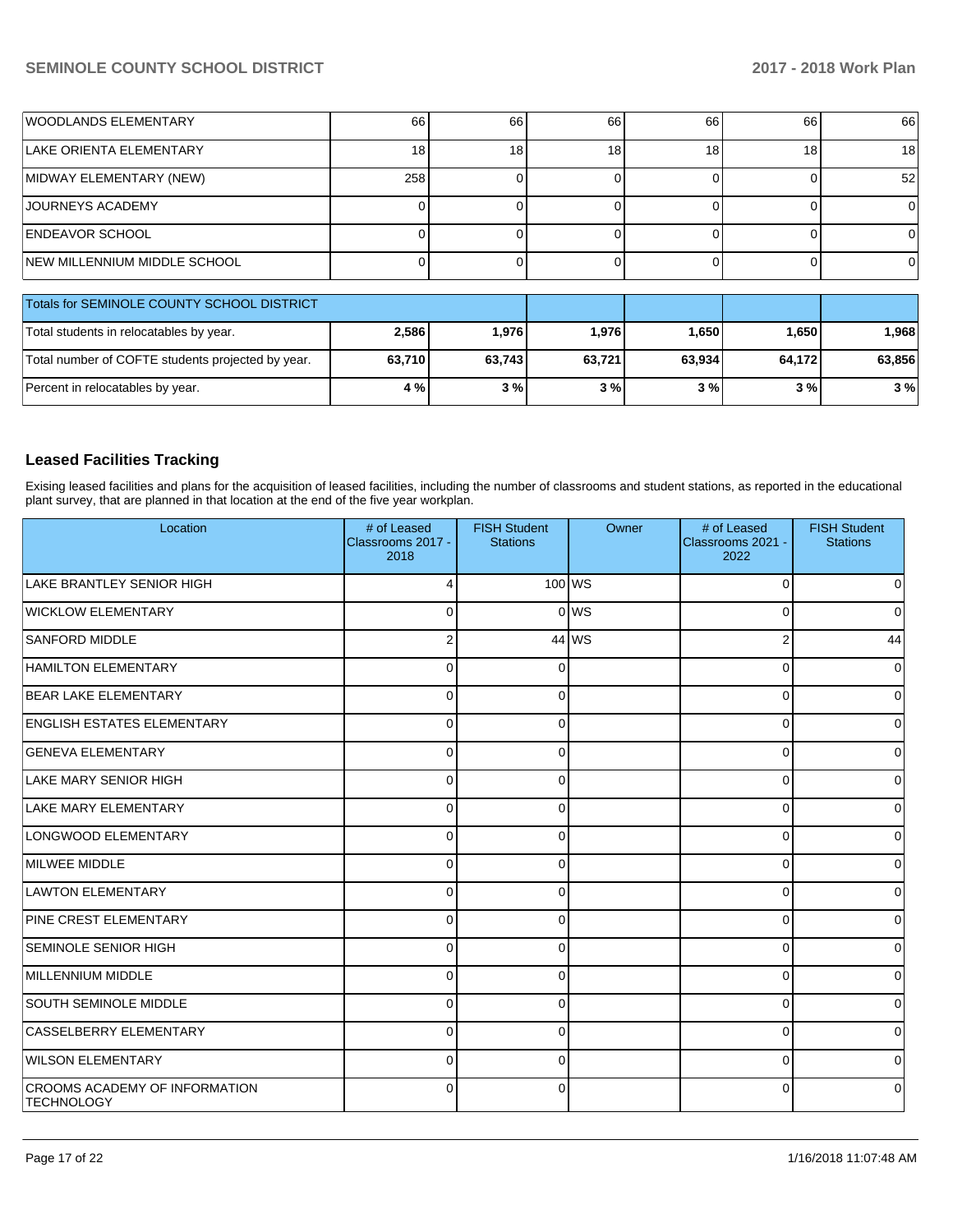| JACKSON HEIGHTS MIDDLE                                  | $\overline{0}$ | 0           |                   | $\overline{0}$ | 0           |
|---------------------------------------------------------|----------------|-------------|-------------------|----------------|-------------|
| MIDWAY ELEMENTARY (OLD)                                 | $\mathbf 0$    | 0           |                   | 0              | 0           |
| ROSENWALD EXCEPTIONAL STUDENT EDUCATION<br>CENTER (OLD) | $\mathbf 0$    | $\Omega$    |                   | $\Omega$       | $\Omega$    |
| RAINBOW ELEMENTARY                                      | $\mathbf{0}$   | $\Omega$    |                   | $\mathbf 0$    | 0           |
| WINTER SPRINGS ELEMENTARY                               | $\mathbf 0$    | $\Omega$    |                   | $\mathbf 0$    | 0           |
| <b>SPRING LAKE ELEMENTARY</b>                           | $\mathbf 0$    | $\Omega$    |                   | $\mathbf 0$    | 0           |
| OVIEDO SENIOR HIGH                                      | $\mathbf 0$    | $\Omega$    |                   | $\mathbf 0$    | $\Omega$    |
| LYMAN SENIOR HIGH                                       | $\mathbf 0$    | $\Omega$    |                   | $\mathbf 0$    | 0           |
| <b>FOREST CITY ELEMENTARY</b>                           | $\mathbf 0$    | $\Omega$    |                   | $\mathbf 0$    | $\Omega$    |
| <b>RED BUG ELEMENTARY</b>                               | $\mathbf 0$    | $\Omega$    |                   | $\mathbf 0$    | 0           |
| <b>IDYLLWILDE ELEMENTARY</b>                            | $\mathbf 0$    | $\Omega$    |                   | $\mathbf 0$    | 0           |
| <b>EASTBROOK ELEMENTARY</b>                             | $\mathbf 0$    | $\Omega$    |                   | $\mathbf 0$    | 0           |
| <b>TUSKAWILLA MIDDLE</b>                                | $\mathbf 0$    | $\Omega$    |                   | $\mathbf 0$    | $\Omega$    |
| LAKE HOWELL SENIOR HIGH                                 | $\mathbf 0$    | $\Omega$    |                   | $\mathbf 0$    | 0           |
| ALTAMONTE ELEMENTARY                                    | $\mathbf 0$    | $\Omega$    |                   | $\mathbf 0$    | $\Omega$    |
| <b>SABAL POINT ELEMENTARY</b>                           | $\mathbf 0$    | $\Omega$    |                   | $\mathbf 0$    | 0           |
| <b>WOODLANDS ELEMENTARY</b>                             | $\mathbf 0$    | $\Omega$    |                   | $\mathbf 0$    | 0           |
| LAKE ORIENTA ELEMENTARY                                 | $\mathbf 0$    | $\Omega$    |                   | $\mathbf 0$    | 0           |
| STERLING PARK ELEMENTARY                                | $\mathbf 0$    | $\Omega$    |                   | $\mathbf 0$    | 0           |
| <b>ROCK LAKE MIDDLE</b>                                 | $\mathbf 0$    | $\Omega$    |                   | $\mathbf 0$    | 0           |
| <b>WEKIVA ELEMENTARY</b>                                | $\mathbf 0$    | $\Omega$    |                   | $\mathbf 0$    | $\Omega$    |
| <b>KEETH ELEMENTARY</b>                                 | $\mathbf 0$    | $\Omega$    |                   | $\mathbf 0$    | 0           |
| <b>GREENWOOD LAKES MIDDLE</b>                           | $\pmb{0}$      |             | 0 Mobile Modular  | $\mathbf 0$    | $\Omega$    |
| <b>STENSTROM ELEMENTARY</b>                             | $\mathbf 0$    | $\Omega$    |                   | $\Omega$       | 0           |
| <b>PARTIN ELEMENTARY</b>                                | $\mathbf 0$    | 0           |                   | 0              | 0           |
| <b>INDIAN TRAILS MIDDLE</b>                             | $\mathbf 0$    | $\Omega$    |                   | $\mathbf 0$    | 0           |
| <b>TEAGUE MIDDLE</b>                                    | $\mathbf{0}$   | $\Omega$    |                   | $\mathbf 0$    | 0           |
| WINTER SPRINGS SENIOR HIGH                              | $\mathbf 0$    | $\Omega$    |                   | $\mathbf 0$    | $\mathbf 0$ |
| <b>HIGHLANDS ELEMENTARY</b>                             | $\overline{2}$ |             | 36 Mobile Modular | $\overline{2}$ | 36          |
| <b>CARILLON ELEMENTARY</b>                              | $\mathbf{0}$   | $\Omega$    |                   | $\mathbf 0$    | 0           |
| <b>EVANS ELEMENTARY</b>                                 | $\mathbf{0}$   | $\Omega$    |                   | $\mathbf 0$    | 0           |
| HAGERTY HIGH SCHOOL                                     | $\mathbf 0$    | $\Omega$    |                   | $\mathbf 0$    | $\mathbf 0$ |
| <b>BENTLEY ELEMENTARY</b>                               | $\mathbf{0}$   | $\Omega$    |                   | $\mathbf 0$    | $\mathbf 0$ |
| LAYER ELEMENTARY SCHOOL                                 | $\mathbf 0$    | $\Omega$    |                   | $\mathbf 0$    | $\mathbf 0$ |
| WALKER ELEMENTARY SCHOOL                                | $\mathbf 0$    | $\mathbf 0$ |                   | $\mathbf 0$    | 0           |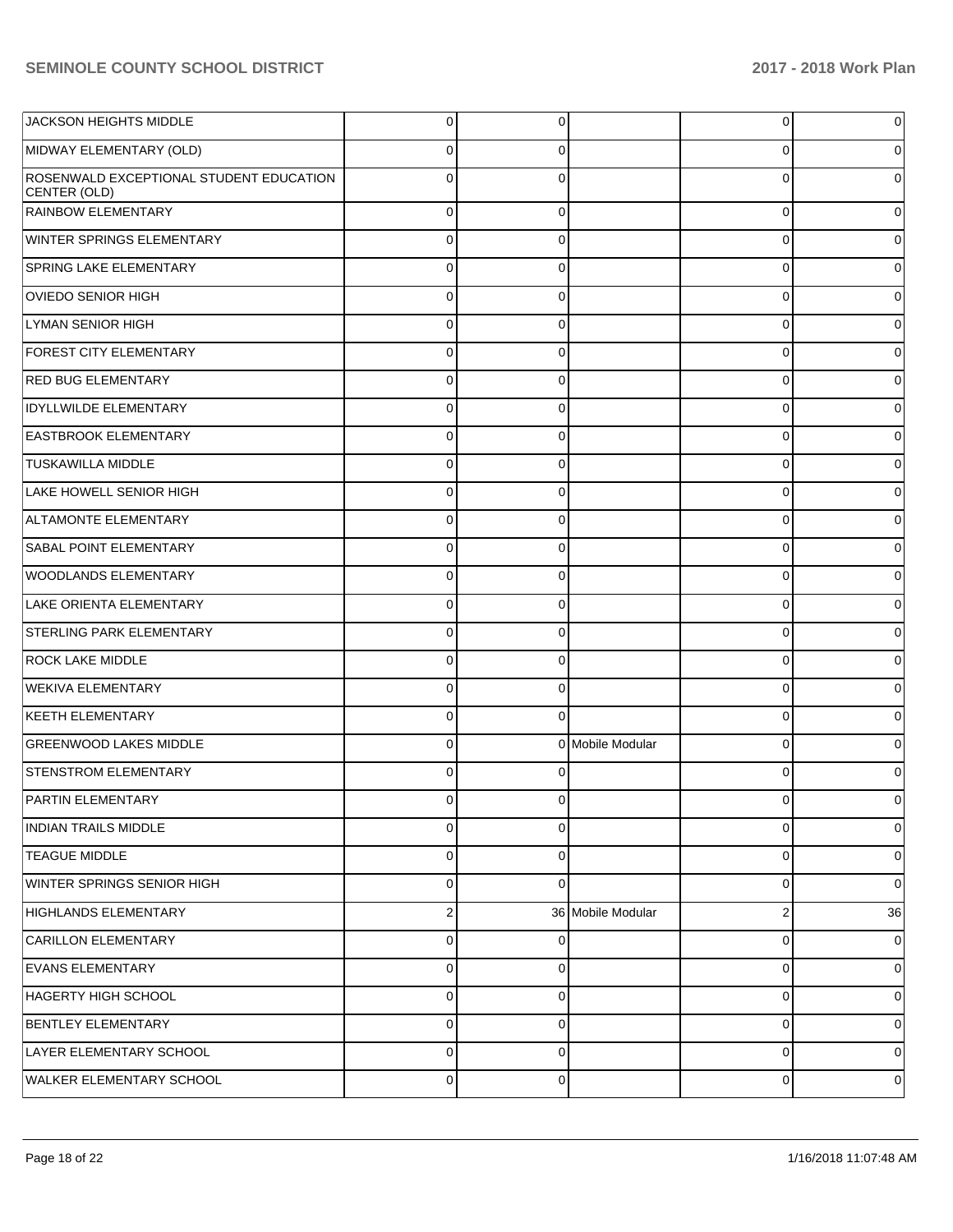| MARKHAM WOODS MIDDLE         |    |     |                    | $\Omega$ |
|------------------------------|----|-----|--------------------|----------|
| CHILES MIDDLE SCHOOL         |    |     |                    | $\Omega$ |
| CRYSTAL LAKE ELEMENTARY      |    |     |                    |          |
| MIDWAY ELEMENTARY (NEW)      | ิค |     | 108 Mobile Modular | 0        |
| JOURNEYS ACADEMY             |    |     |                    |          |
| <b>ENDEAVOR SCHOOL</b>       |    |     |                    | O.       |
| <b>HEATHROW ELEMENTARY</b>   |    |     |                    | O        |
| <b>EARLY LEARNING CENTER</b> |    |     |                    | 0        |
| GOLDSBORO ELEMENTARY         |    |     |                    |          |
| NEW MILLENNIUM MIDDLE SCHOOL |    |     |                    | 0        |
|                              | 14 | 288 |                    | 80       |

#### **Failed Standard Relocatable Tracking**

Relocatable units currently reported by school, from FISH, and the number of relocatable units identified as 'Failed Standards'.

Nothing reported for this section.

# **Planning**

#### **Class Size Reduction Planning**

**Plans approved by the school board that reduce the need for permanent student stations such as acceptable school capacity levels, redistricting, busing, year-round schools, charter schools, magnet schools, public-private partnerships, multitrack scheduling, grade level organization, block scheduling, or other alternatives.**

All schools are within permanent capacity levels of service for the next 5 year planning period.

#### **School Closure Planning**

**Plans for the closure of any school, including plans for disposition of the facility or usage of facility space, and anticipated revenues.** 

None expected.

# **Long Range Planning**

#### **Ten-Year Maintenance**

District projects and locations regarding the projected need for major renovation, repair, and maintenance projects within the district in years 6-10 beyond the projects plans detailed in the five years covered by the work plan.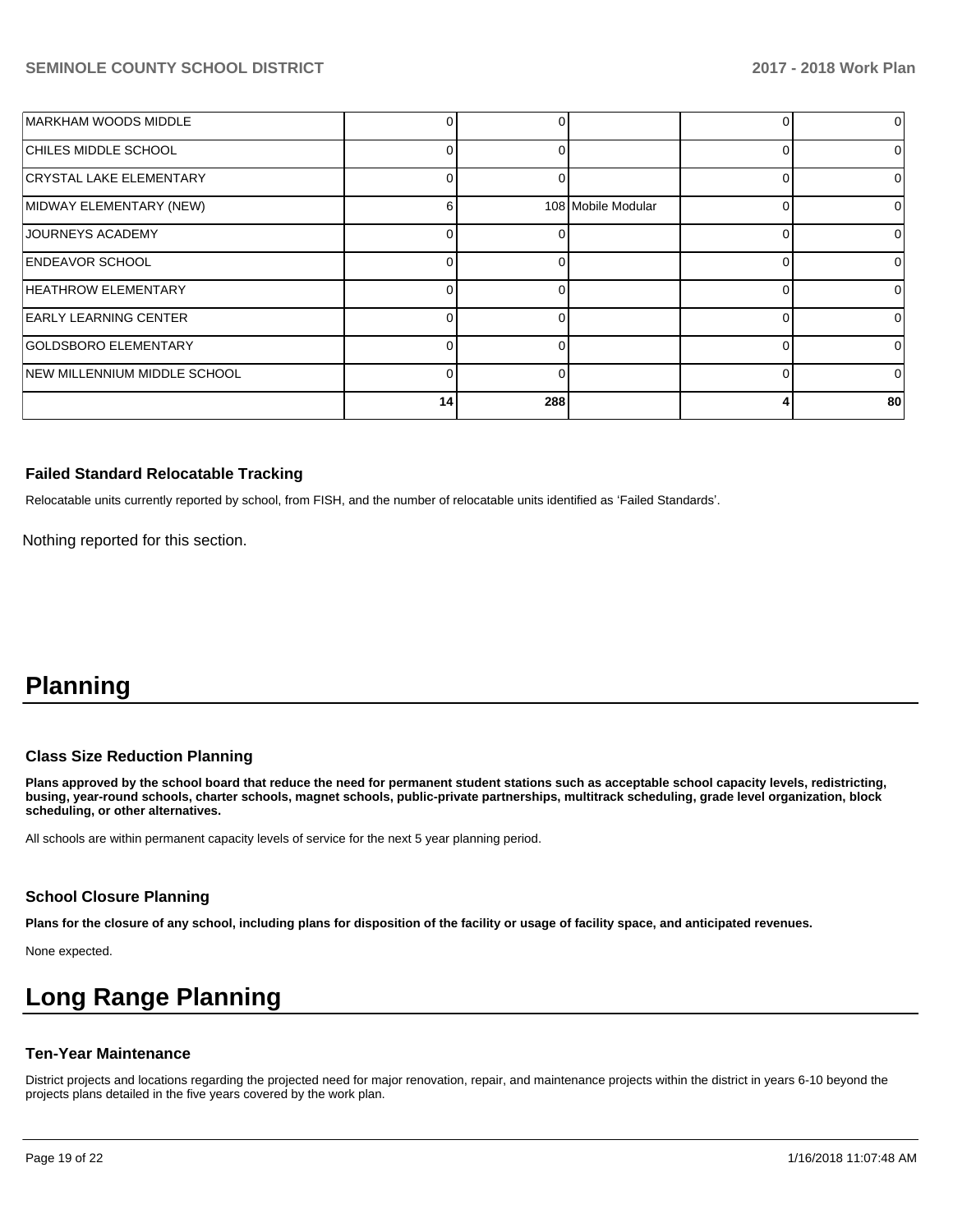Nothing reported for this section.

## **Ten-Year Capacity**

Schedule of capital outlay projects projected to ensure the availability of satisfactory student stations for the projected student enrollment in K-12 programs for the future 5 years beyond the 5-year district facilities work program.

Nothing reported for this section.

### **Ten-Year Planned Utilization**

Schedule of planned capital outlay projects identifying the standard grade groupings, capacities, and planned utilization rates of future educational facilities of the district for both permanent and relocatable facilities.

| <b>Grade Level Projections</b>   | <b>FISH</b><br><b>Student</b><br><b>Stations</b> | <b>Actual 2016 -</b><br><b>2017 FISH</b><br>Capacity | Actual<br>$2016 -$<br>2017<br><b>COFTE</b> | Actual 2016 - 2017<br><b>Utilization</b> | Actual 2017 - 2018 / 2026 - 2027 new<br>Student Capacity to be added/removed | Projected 2026 -<br><b>2027 COFTE</b> | Projected 2026 -<br>2027 Utilization |
|----------------------------------|--------------------------------------------------|------------------------------------------------------|--------------------------------------------|------------------------------------------|------------------------------------------------------------------------------|---------------------------------------|--------------------------------------|
| Elementary - District<br>lTotals | 32.240                                           | 32.240                                               | 28,442.20                                  | 88.22 %                                  |                                                                              | 30.724                                | 95.30 %                              |
| Middle - District Totals         | 19.245                                           | 17,315                                               | 14.742.10                                  | 85.14 %                                  |                                                                              | 14.820                                | 85.59 %                              |
| High - District Totals           | 24.368                                           | 23.050                                               | 20.379.14                                  | 88.41 %                                  |                                                                              | 20.203                                | 87.65%                               |
| Other - ESE, etc                 | 3.182                                            | 252                                                  | 55.89                                      | 22.22 %                                  |                                                                              |                                       | 0.00%                                |
|                                  | 79,035                                           | 72,857                                               | 63,619.33                                  | 87.32 %                                  |                                                                              | 65,747                                | 90.24 %                              |

**Combination schools are included with the middle schools for student stations, capacity, COFTE and utilization purposes because these facilities all have a 90% utilization factor. Use this space to explain or define the grade groupings for combination schools.** 

No comments to report.

**Ten-Year Infrastructure Planning**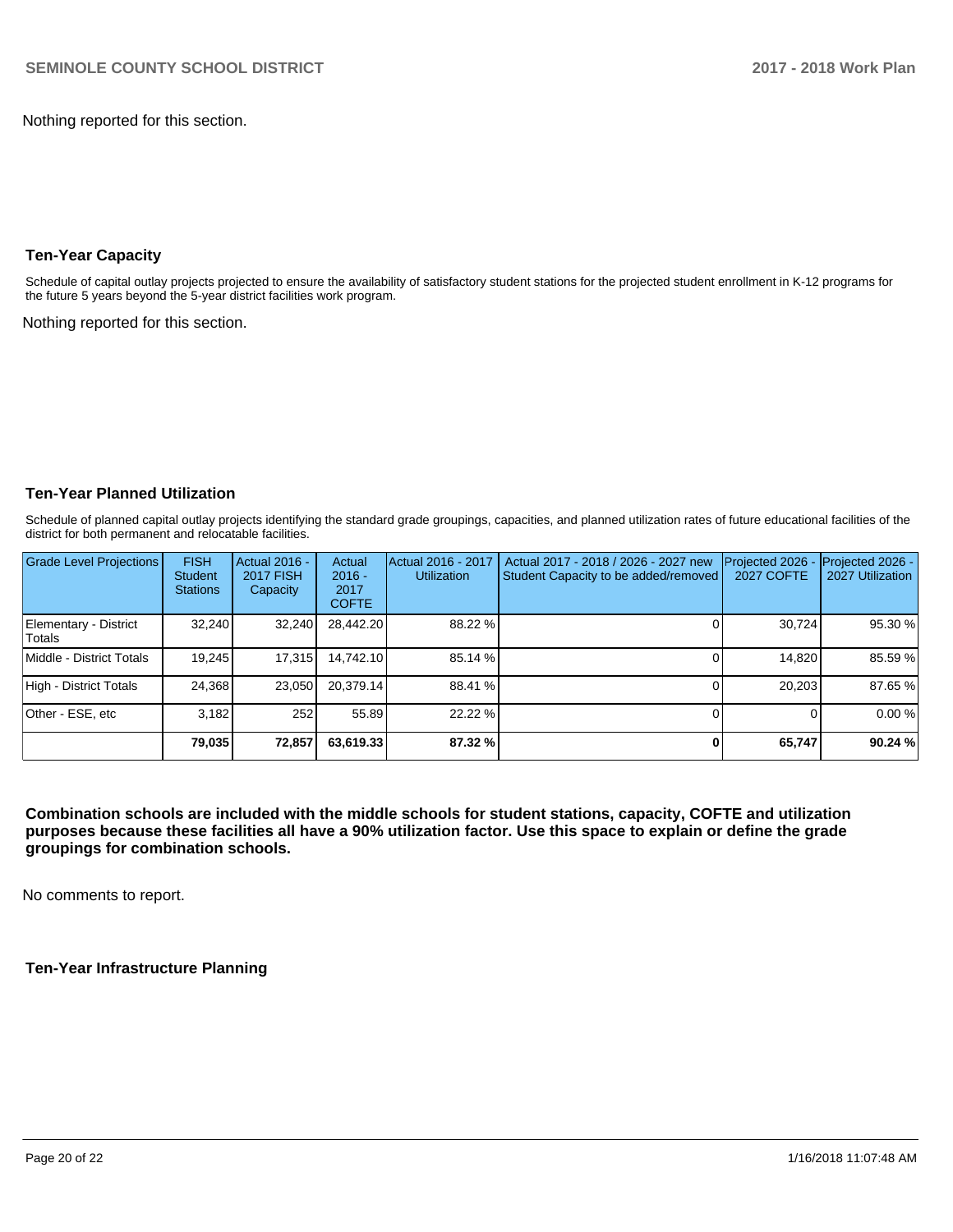#### **Proposed Location of Planned New, Remodeled, or New Additions to Facilities in 06 thru 10 out years (Section 28).**

Nothing reported for this section.

Plans for closure of any school, including plans for disposition of the facility or usage of facility space, and anticipated revenues in the 06 thru 10 out **years (Section 29).**

Nothing reported for this section.

#### **Twenty-Year Maintenance**

District projects and locations regarding the projected need for major renovation, repair, and maintenance projects within the district in years 11-20 beyond the projects plans detailed in the five years covered by the work plan.

Nothing reported for this section.

#### **Twenty-Year Capacity**

Schedule of capital outlay projects projected to ensure the availability of satisfactory student stations for the projected student enrollment in K-12 programs for the future 11-20 years beyond the 5-year district facilities work program.

Nothing reported for this section.

#### **Twenty-Year Planned Utilization**

Schedule of planned capital outlay projects identifying the standard grade groupings, capacities, and planned utilization rates of future educational facilities of the district for both permanent and relocatable facilities.

| <b>Grade Level Projections</b>   | <b>FISH</b><br><b>Student</b><br><b>Stations</b> | <b>Actual 2016 -</b><br><b>2017 FISH</b><br>Capacity | Actual<br>$2016 -$<br>2017<br><b>COFTE</b> | Actual 2016 - 2017<br><b>Utilization</b> | Actual 2017 - 2018 / 2036 - 2037 new<br>Student Capacity to be added/removed | Projected 2036<br><b>2037 COFTE</b> | <b>Projected 2036 -</b><br>2037 Utilization |
|----------------------------------|--------------------------------------------------|------------------------------------------------------|--------------------------------------------|------------------------------------------|------------------------------------------------------------------------------|-------------------------------------|---------------------------------------------|
| Elementary - District<br> Totals | 32.240                                           | 32,240                                               | 28,442.20                                  | 88.22 %                                  | 1.111                                                                        | 30.724                              | 92.12 %                                     |
| Middle - District Totals         | 19.245                                           | 17.315                                               | 14.742.10                                  | 85.14 %                                  |                                                                              | 14,820                              | 85.59 %                                     |
| High - District Totals           | 24.368                                           | 23.050                                               | 20.379.14                                  | 88.41 %                                  | 377                                                                          | 20.203                              | 86.24 %                                     |
| Other - ESE, etc                 | 3.182                                            | 252                                                  | 55.89                                      | 22.22 %                                  |                                                                              | 304                                 | 120.63%                                     |
|                                  | 79,035                                           | 72,857                                               | 63,619.33                                  | 87.32 %                                  | 1,488                                                                        | 66,051                              | 88.84 %                                     |